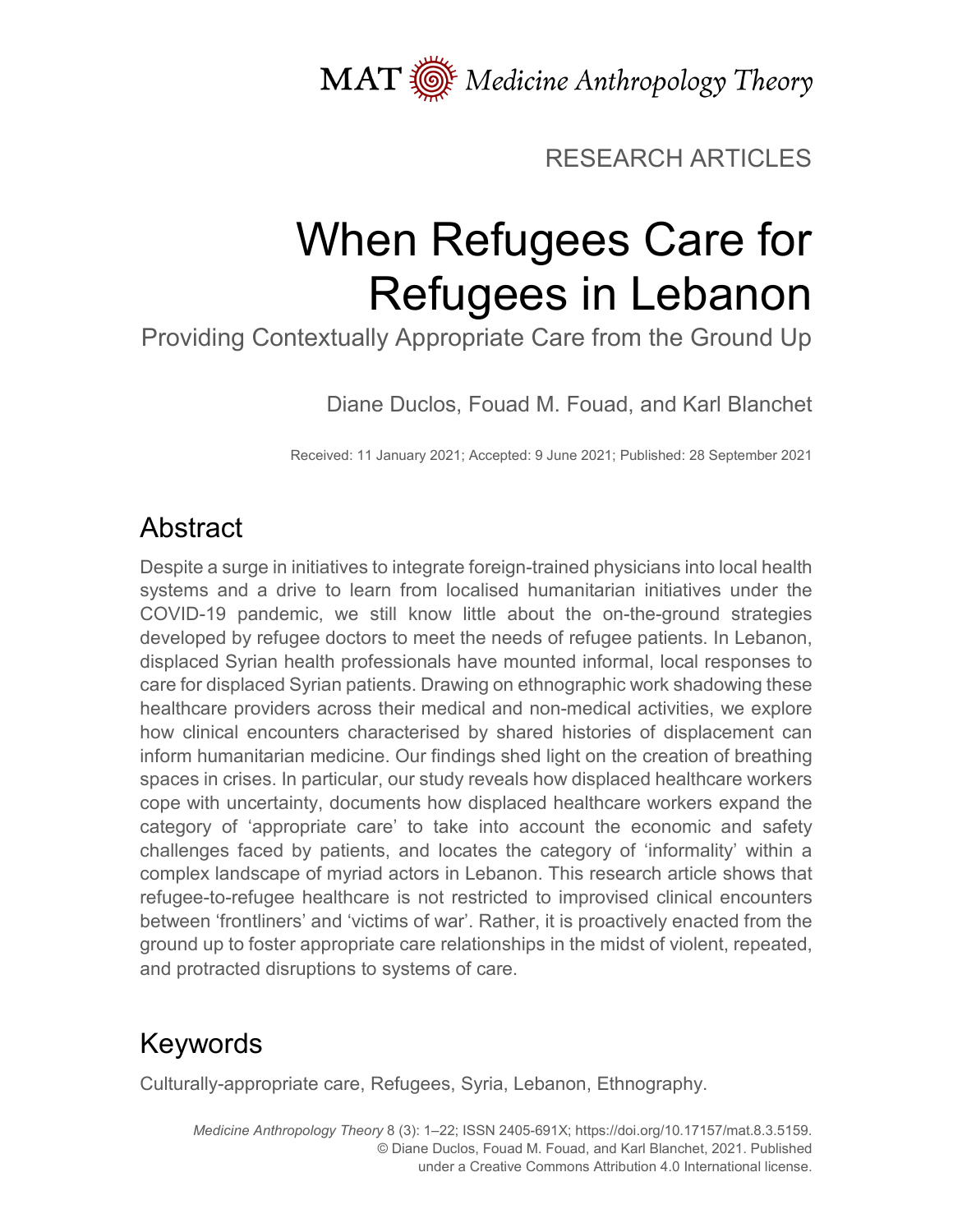### **Introduction**

In a non-governmental organisation (NGO) office in the south of Beirut, a Syrian doctor reflects on some of the clinical decisions he and his colleagues routinely make when caring for Syrian refugees in Lebanon:

Syrian doctors try to prescribe limited numbers of X-rays and laboratory tests, because they know about refugees' problems. They know that most refugees don't have the money to pay for these tests. Lebanese doctors want to go through the guidelines, but sometimes we need to accept that these guidelines are made for people with [health] insurance or money, but not for vulnerable people (Informant interview, Lebanon, May 2018).

By laying bare the political and economic constraints shaping decisions on refugee-to-refugee care, this account touches on the complexity involved in providing appropriate health services to Syrian patients in Lebanon. The perspective offered by this clinician also speaks to the challenges faced by patients in the host community—financial barriers to medical tests are also a concern for growing numbers of poor Lebanese patients, some of whom used to seek more affordable tests across the border in Syria before the war. More generally, this account raises the question of what can be learnt from the relationship displaced Syrian healthcare workers build with displaced patients, to inform how to provide culturally appropriate care for refugees more widely.

For decades, the provision of health services for refugees in the Middle East has been negotiated at the intersection of national guidelines, international and humanitarian programmes, and the lived realities of forced displacement. Protracted conflicts and successive migration waves across the region have transformed how providers and patients experience healthcare services and clinical encounters (Dewachi, Rizk, and Singh 2018). Through our own fieldwork in Lebanon, a country in which refugees are estimated to represent 25% of the total population, we saw an illustration of these transformations through the response mounted by displaced trained health professionals to care for displaced patients.

How does sharing a history of forced displacement and common standards of healthcare translate into clinical encounters between Syrian doctors and patients? What lessons can be learnt from the refugee-to-refugee practices of care in humanitarian medicine? In this study, we draw on existing literature and our own ethnographic data on the experiences of displaced Syrian doctors caring for displaced Syrian patients in Lebanon. We argue that the creative solutions developed by Syrian care providers can help us to consider the importance of building relationships of empathy between carers and patients in humanitarian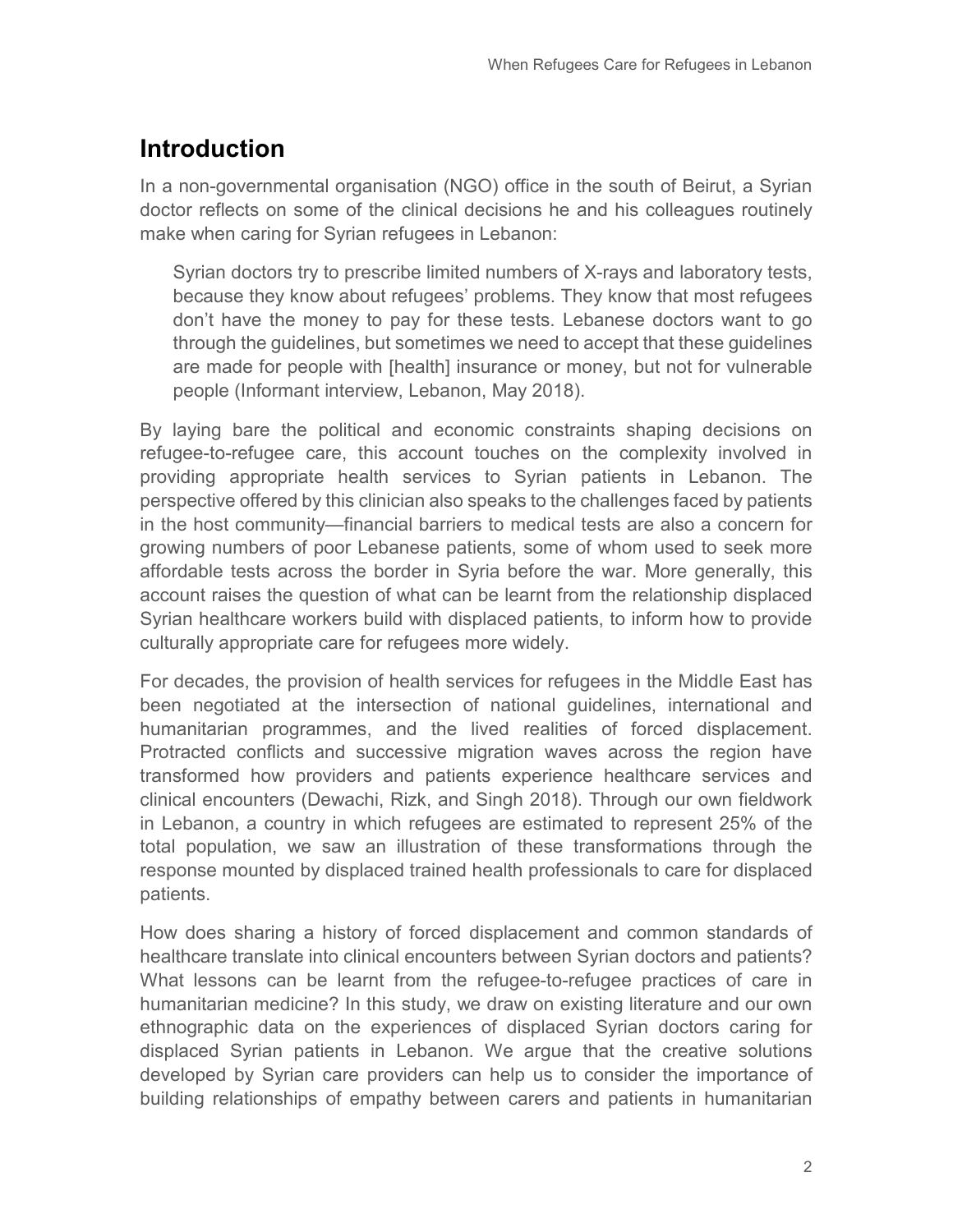settings. In particular, our findings highlight the following: (1) how displaced healthcare workers and patients share experiences of navigating uncertainty; (2) how displaced providers expand the category of 'appropriate care' to account for economic and legal challenges faced by patients; and, (3) how the category of 'informality' is located within a pluralistic landscape of myriad actors in Lebanon. In a context of chronic crisis, exploring relationships between displaced health providers and carers reveals the emergence of 'breathing spaces'. In these spaces, specific medical, economic, and political challenges attached to an imposed condition of 'refugeeness' are simultaneously recognised and transcended to foster mutual understanding between patients and providers.

#### **Migration, health, and the localisation of aid**

Migrant healthcare professionals (including refugees) have been shaping health systems across borders for a long time (Monnais and Wright 2016). Particular focus has been directed at the barriers faced by refugee doctors trying to find formal employment in their host country (Piętka-Nykaza 2015), and on training opportunities to enhance refugee doctors' integration into health systems (Özdemir, Kickbusch, and Coşkun 2017). Accreditation processes and pathways to gaining licences to practise medicine for refugee doctors are among the many elements considered by health systems and medical boards in host countries (Wenzel 1999; Abbara et al. 2019). More recently, the COVID-19 pandemic has cast into the spotlight the presence of unlicensed, foreign-trained health workers in countries throughout the world, triggering debate on how to fast-track accreditation processes to support those countries' emergency responses (Taylor 2020; UNRIC 2020). There is undoubtedly growing consensus on the opportunities that come from integrating refugee healthcare workers into national health systems. Nevertheless, the discursive view of the refugee medical workforce as an 'untapped pool of resources' or a means to fill structural gaps is problematic and dismissive of the specific skill sets these providers can bring, particularly to the care of forcibly displaced patients (Batalova, Fix, and Fernandez-Peña 2021).

Interest in culturally appropriate care for refugees and asylum-seekers in highincome countries has also been rising (Knipper, Seeleman, and Essink 2010), recognising that immigrants are especially vulnerable to inequalities in access to healthcare. Special emphasis has been put on training healthcare workers in transcultural skills in these settings (Ekblad 2004; Coker 2004; Napier et al. 2017; Knipper, Akinci, and Soydan 2010). Much less consideration has been given to this kind of approach for refugee populations in spaces geographically and culturally closer to their home country. Moreover, little thought has been given to how to provide culturally appropriate care to people seeking refuge in regions where resources for systems of care are scarce and where services are provided by a diverse range of actors, networks, and institutions.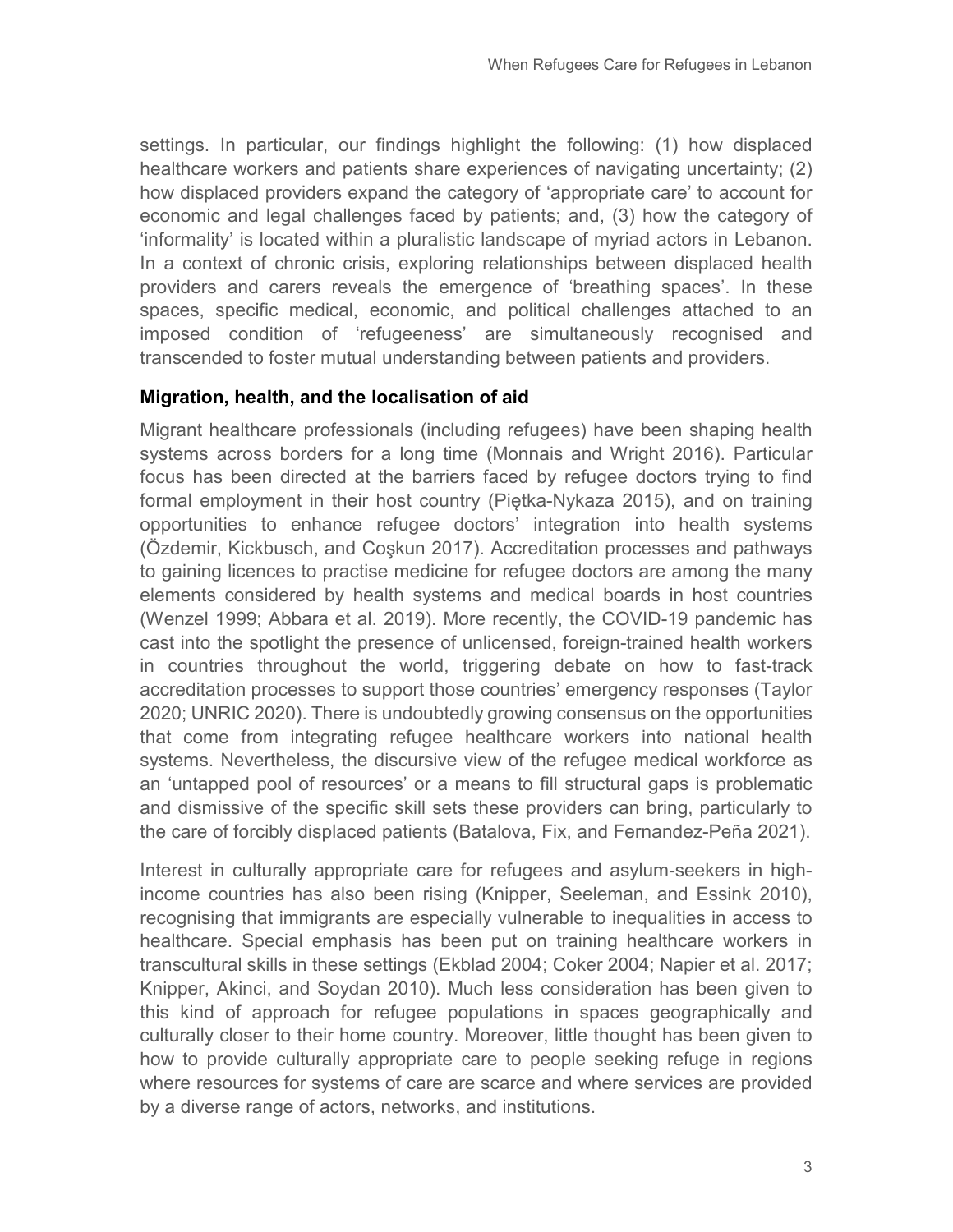Both renewed impetus to make humanitarian aid 'as local as possible and as international as necessary' [1](#page-3-0) and the COVID-19 pandemic have revealed the leading role of local actors in driving responses on the ground—especially at a time when the direct involvement of international humanitarian actors has been constrained by pandemic lockdown measures. These convergent dynamics have sparked debate on the limits of a vertically coordinated humanitarian system overwhelmingly governed by Western actors, and on the opportunities presented by putting power into the hands of local actors—or more accurately, on valuing the power of local actors (Barbelet, Bryant, and Willitts-King 2020). Nevertheless, the role played by 'local actors' in humanitarian responses has sometimes been framed as a way to 'gain access' to populations when international responders are unable to reach them. This, too, is to overlook their specific sets of skills and expertise as well as the many risks they take to assist populations of concern in humanitarian crises (Duclos et al. 2019).

Telling the stories of refugee-to-refugee healthcare in Lebanon helps to shift the humanitarian approach from one driven by United Nations (UN) agencies, NGOs, and implementing partners that is 'premised upon a provider–beneficiary relationship' (Pincock, Betts, and Easton-Calabria 2020), to one driven by refugeeled networks (Duclos and Palmer 2020). That said, it is important to recognise that refugee-to-refugee responses are not situated outside the global humanitarian landscape and power dynamics shaping humanitarian partnerships (Barbelet 2018). In a recent contribution documenting or archiving the role played by Beddawi camp residents in Lebanon in locally and promptly responding to the public health and socio-economic threats of COVID-19, Elena Fiddian-Qasmiyeh (2020) sheds light on 'refugee–refugee' modes of solidarity. She argues that 'In essence, we cannot understand either the vulnerabilities that people face in displacement or the responses they are developing without considering the ways that local experiences and responses are framed by national and international systems, including long-standing structural inequalities and processes of marginalization and exclusion' (Fiddian-Qasmiyeh 2020, 33). A humanitarian frame inclusive of clinical encounters between refugee patients and physicians can provide a space to explore the role of social history, understood as a way to 'deterritorialize the narrowed social body and situate biological suffering in the realm of economic, political, historical, and gendered injustice' (Premkumar, Raad, and Haidar 2016). Intertwined conceptions of social justice and health provide lenses through which to link 'the matter of the living (biological, whether as an irradiated or infected body) and the meaning of politics (citizenship, in terms of

<span id="page-3-0"></span><sup>1</sup> Multiple humanitarian organisations committed to the recommendations made during the World Humanitarian Summit that took place in Istanbul in 2016 to enable local and national actors to play a more prominent role in humanitarian responses. See [https://charter4change.org/2016/12/16/as-local-as-possible-as-international-as](https://charter4change.org/2016/12/16/as-local-as-possible-as-international-as-necessary-humanitarian-aid-internationals-position-on-localisation/)[necessary-humanitarian-aid-internationals-position-on-localisation/.](https://charter4change.org/2016/12/16/as-local-as-possible-as-international-as-necessary-humanitarian-aid-internationals-position-on-localisation/)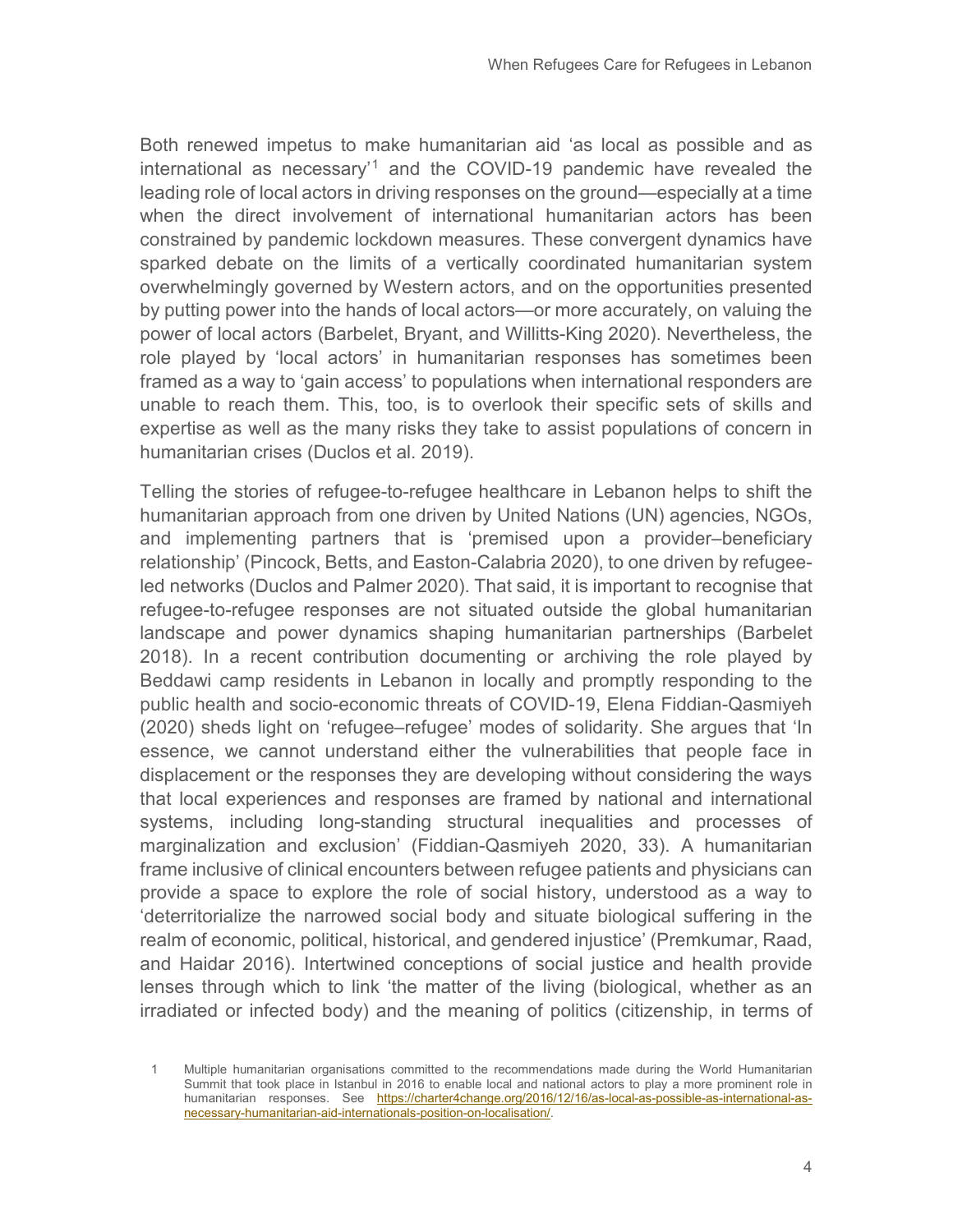social as well as civil rights, since the migrants not only get access to medical protection but also obtain the freedom of movement, for instance)' (Fassin 2009). Accounting for clinical encounters between refugee patients and physicians can therefore expand our understanding of culturally appropriate care beyond a competence-based approach, to imagine one rooted in history, politics, health systems, and identities.

#### **Locating refugee healthcare in histories of mobility, health systems, and protection**

Refugee movements from Syria to Lebanon are embedded in longer-term, crossborder migration processes taking place from the 1950s onwards. Consequently, Syrian migrants, working mainly in agriculture, construction, manufacture, and services, have contributed significantly to the Lebanese workforce for decades (Chalcraft 2009; Dorai 2018). The latest available figures indicate that 879,598 Syrian refugees are registered in the country (UNHCR 2020). How many unregistered Syrian refugees there are is not known.

Lebanon did not sign the 1951 Refugee Convention outlining the status of refugees nor the related 1967 Refugee Protocol; [2](#page-4-0) and since 2014, national policy has been to restrict access to Lebanese territory and renewals of residency. Moreover, following its experience of hosting Palestinian refugee camps—considered as 'extraterritorial spaces' by the country's national authorities (Ramadan and Fregonese 2017)—the government decided not to set up any formal refugee camps for Syrians fleeing the war since 2011 (Sanyal 2017). The non-encampment policy was initially praised by some in the international community (Turner 2015). However, it is also viewed as increasing the vulnerability of Syrian refugees by 'producing spaces that are transient, flexible, and marginal', in the form of informal settlements (Sanyal 2017, 118). This vulnerability was exacerbated following Lebanon's introduction of visa-entry requirements (Janmyr and Mourad 2018), and the decision of the United Nations High Commissioner for Refugees (UNHCR) to suspend the registration of new arrivals since 2015 (Janmyr 2018).

Refugees seeking healthcare in Lebanon must navigate privatised social and health services: 'The welfare regime is highly fragmented and relatively unregulated, providing ample opportunities for sectarian organisations to supply social service and to take credit for the public benefits' (Cammett 2011). Accessing healthcare services requires either the user to pay fees or insurance cover. The UNHCR subsidises Syrian patients' access to a network of primary healthcare centres run by the Lebanese Ministry of Public Health or by partner organisations, and partially funds access to secondary care mainly provided by private hospitals.

<span id="page-4-0"></span><sup>2</sup> See the 1951 Convention and 1967 Protocol here: [https://www.unhcr.org/uk/about-us/background/4ec262df9/1951](https://www.unhcr.org/uk/about-us/background/4ec262df9/1951-convention-relating-status-refugees-its-1967-protocol.html) [convention-relating-status-refugees-its-1967-protocol.html.](https://www.unhcr.org/uk/about-us/background/4ec262df9/1951-convention-relating-status-refugees-its-1967-protocol.html)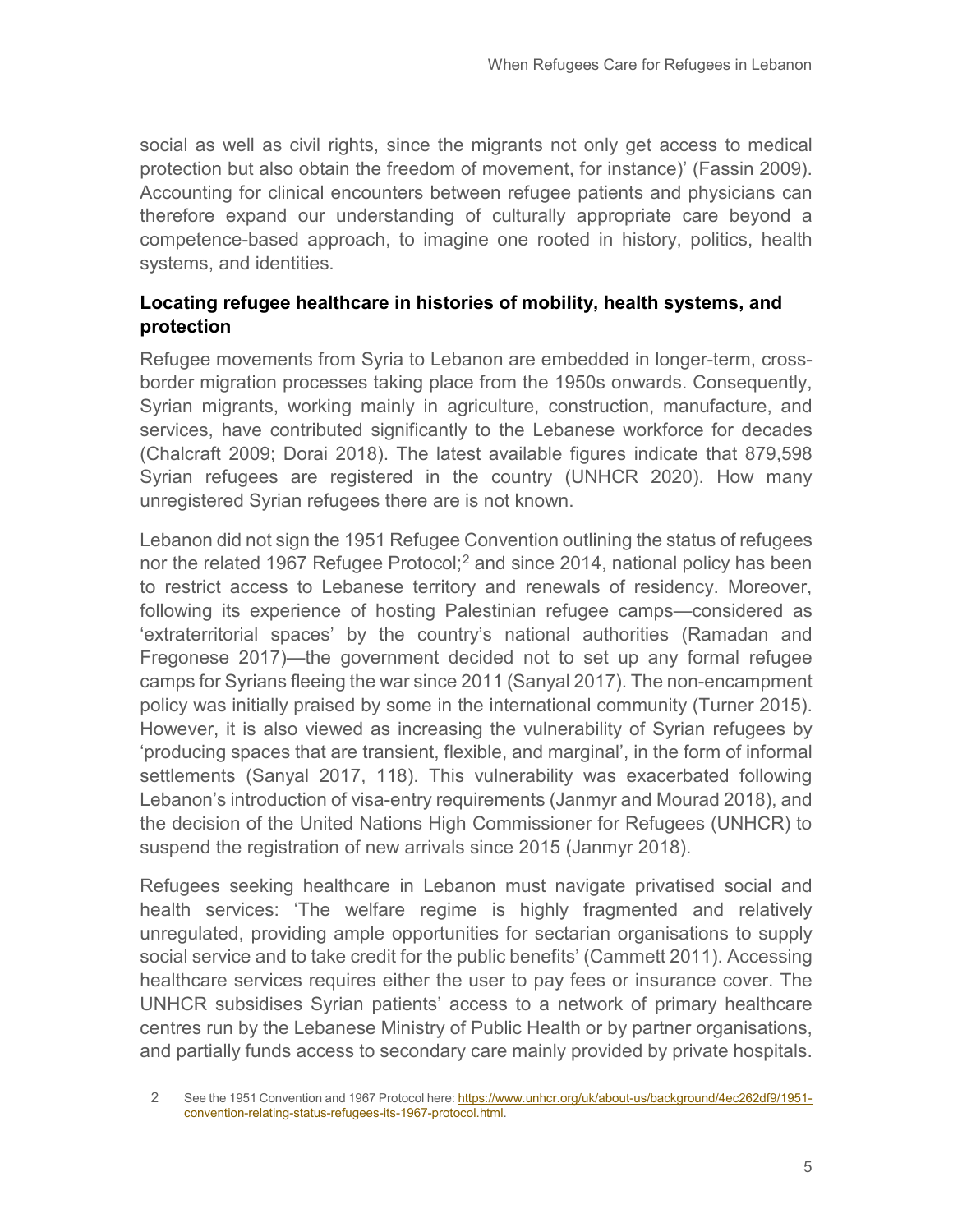Nevertheless, for all refugees, high out-of-pocket payments required for transportation fees, drugs, and health services constitute a significant barrier to healthcare. Moreover, those with no registration and no residency status are more likely to limit their movements—including visits to hospital and health centres—to avoid controls at checkpoints (Nabulsi et al. 2020).

In an in-depth ethnographic study documenting how Syrian and Palestinian patients from Syria negotiate access to health in Lebanon, Parkinson and Behrouzan (2015) revealed the complexity of therapeutic itineraries in the context of a privatised health system, and pre-existing migration flows. Importantly, their findings illustrate the agency of refugees (registered or otherwise) in negotiating healthcare and making decisions under a complex humanitarian arrangement, using social networks and information as social capital and safety nets to cope with their displacement (Parkinson and Behrouzan 2015). Even so, the agency of refugees remains highly 'bounded' (Mendelsohn et al. 2014). For Syrian refugees, this typically means that they face many social, environmental, and structural barriers to healthcare. It is within this context, and within a health system fragmented by an extra layer created by the humanitarian system (Blanchet, Fouad, and Pherali 2016), that displaced, Syrian-trained health professionals have mounted their own local response to care for displaced Syrian patients.

Syrian doctors primarily work informally, from the perspective of Lebanese authorities. Here, 'informality' usually refers to medical professionals who obtained their degree in Syria and are not legally registered to practise in Lebanon because of their refugee status and their non-right to work—or to health workers whose education in Syria has been interrupted by the conflict (Ismail et al. 2018). If the emigration of qualified Syrian health workers seeking opportunities abroad had already started before the war, the systematic targeting of the health workforce in non-government-controlled areas in Syria has dramatically intensified their migration and emptied the Syrian health system of its own qualified health personnel (Ismail et al. 2018). Nevertheless, healthcare workers trained abroad face administrative and legal barriers that can prevent them from entering the formal Lebanese health system. Here, foreign-trained doctors require both their original diploma to be formally recognised and accreditation, the latter coming at a high cost (around US\$50,000) (Ismail et al. 2018). Accreditation also depends on how willing the countries involved are to grant it: the willingness of the original academic institution to recognise its validity, and therefore on the relationship between the countries of origin and of refuge; or the willingness of the host countries to acknowledge the original qualifications through their own accreditation programme (Handlos 2017). In Turkey, for instance, alternative accreditation mechanisms have been created. There, the Ministry of Public Health has introduced short courses and a mentoring system that gives Syrian health workers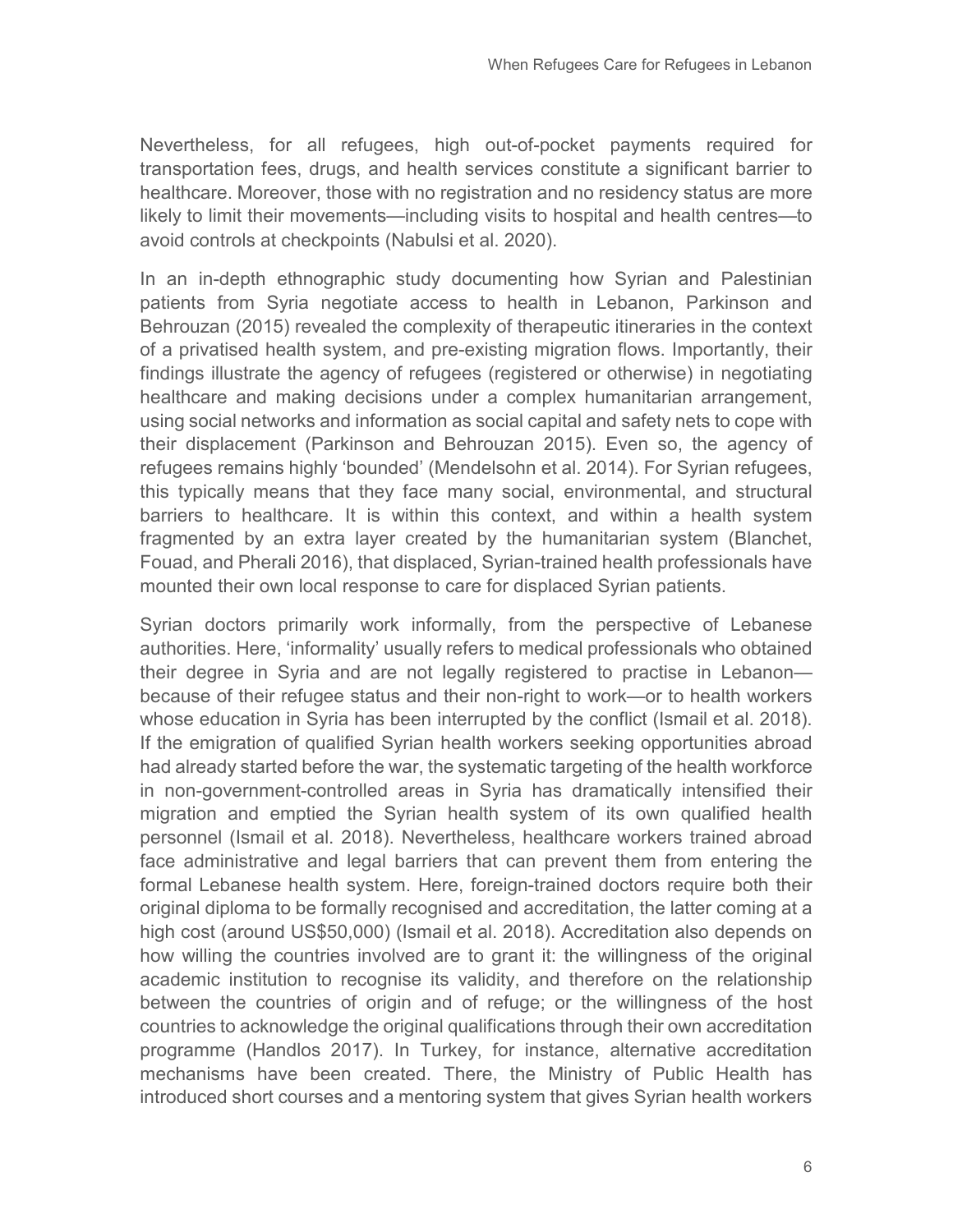accreditation to work in the Turkish healthcare system, providing health services to Syrian refugees in migrant health centres (Yıldırım, Komsuoğlu, and Özekmekçi 2019).

In Lebanon, in addition to accreditation barriers Syrian healthcare workers are further impeded by the country's labour laws which, since 2015, have become more and more restrictive. In spite of all this, Syrian professionals operate along a 'formal–informal' continuum rather than in a strictly informal space (Ismail et al. 2018). This is because most of them have formal medical degrees and practise in formal clinical settings (Honein-AbouHaidar et al. 2019), albeit under the name of Lebanese doctors, for example. They also mainly treat Syrian patients. At the time of our study, it was sometimes understood that the Lebanese authorities would tolerate unregistered Syrian health professionals working, as long as they dealt with Syrian patients only. Thus, the existence of these informal health networks, supported to some extent by certain Lebanese doctors, can be seen as a pragmatic way for the Lebanese government to bridge immediate gaps in Syrian refugees' geographical and financial access to health services without compromising its national health system in the longer term. However, growing numbers of deportations to Syria and added pressure to voluntarily return to their home country (especially since 2019) (Fakhoury and Ozkul 2019), have further exposed Syrian healthcare workers' fragile living and working conditions in Lebanon. Such actions have exacerbated their fear of being arrested or deported, or of the medical practice in which they work being shut down by the authorities.

#### **Researching refugee-to-refugee healthcare in Lebanon Methodological approach and ethical considerations**

Our fieldwork essentially consisted of ethnographic work shadowing Lebanonbased Syrian health providers across their clinical and non-clinical activities. The first author of this article (DD) shadowed Syrian physicians practising in their clinics over several periods of fieldwork in 2017 and 2018. This entailed spending time in the health facilities and talking to the practitioners between consultations and in the break rooms, as well as conducting in-depth follow-up interviews with some of them.

Access to each of the study sites was negotiated with the individual healthcare providers, building initially on the second author's (FMF) personal and professional network and subsequently on new connections cultivated over the course of the study. In addition, Syrian healthcare workers facilitated our access to the coordination meetings of responders from various organisations involved in providing health services in Lebanon. Finally, we conducted interviews with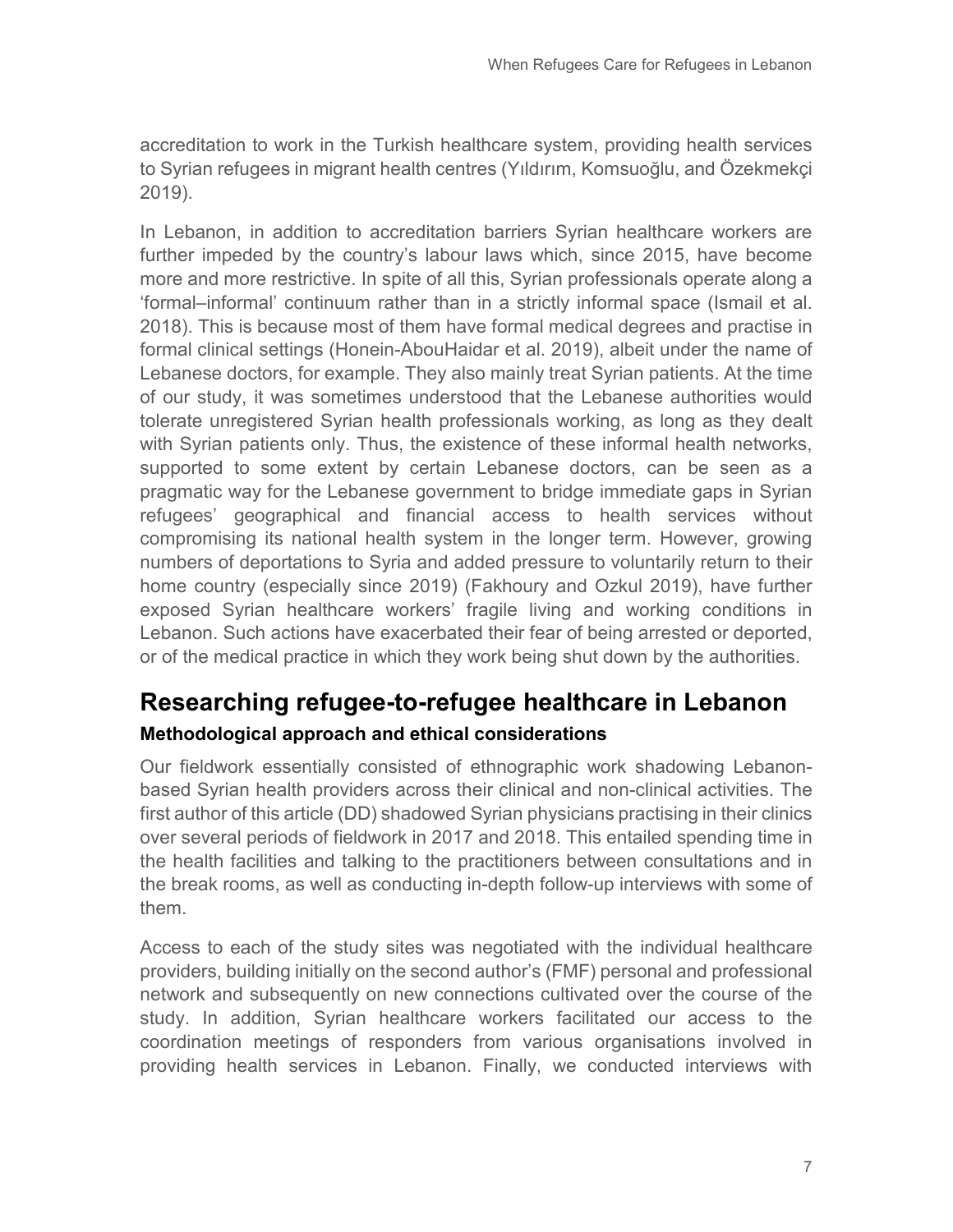international and local workers whom we met during our field visits and who formed part of the humanitarian response to Syrian refugees in Lebanon.

By adopting this approach, the research team was able to iteratively investigate practices labelled as 'informal' by the national authorities in a way that was contextually appropriate and safe for the study participants. Focusing on the perspectives of the displaced healthcare providers themselves was key to unveiling the breadth of work Syrian clinicians perform, from medical encounters to advocacy. However, our limited interaction with patients is a shortcoming in the account of socially and culturally appropriate care constructed through this study. Given the scope of this research, we decided not to conduct interviews with Lebanese local and national authorities. Although this constitutes a further limitation of the study, we were conscious of the fact that in the sensitive political context at the time—which involved a national electoral campaign focusing largely on the presence of Syrian refugees in the country and, for some political parties, on the need for refugees to return to Syria—this study could have been exploited for electoral purposes. How we would disseminate our findings was also carefully considered in order to protect participants. The kind of information that could put them at risk was discussed during introductory conversations and as part of our consent-seeking processes prior to interviews. Finally, ethics approval for this study was granted by the LSHTM ethics committee in the UK and by the American University of Beirut institutional review board in Lebanon.

#### **Study sites**

Ethnographic data for this study was generated across five clinical sites that we visited between 2017 and 2018. The first study site is a medical centre situated inside a refugee settlement in the Beqaa Valley and run by a Lebanese NGO. The clinic is served by both Syrian and Lebanese doctors who provide a wide range of services, for residents from the settlement in which the clinic is based and for patients coming from other refugee settlements and rented accommodation in the Central and the Western Beqaa. These services include general public health, paediatrics, dentistry, gynaecology, cardiovascular diseases, and gastrointestinal diseases, as well as orthopaedic surgery, physiotherapy, and a rehabilitation centre.

The second site is located in an urban setting in the north of Lebanon. In this clinic, which is supported by a global relief diaspora organisation, a Lebanese doctor 'hosts' Syrian doctors and nurses providing general surgical care to patients. The third study site is located in a southern city of Lebanon and is adjacent to a large public hospital. To reach the consultation room used by one of our study participants, one must enter the building through a private family clinic. Spread over two floors, this facility conveys the impression of a wealthy clinic offering a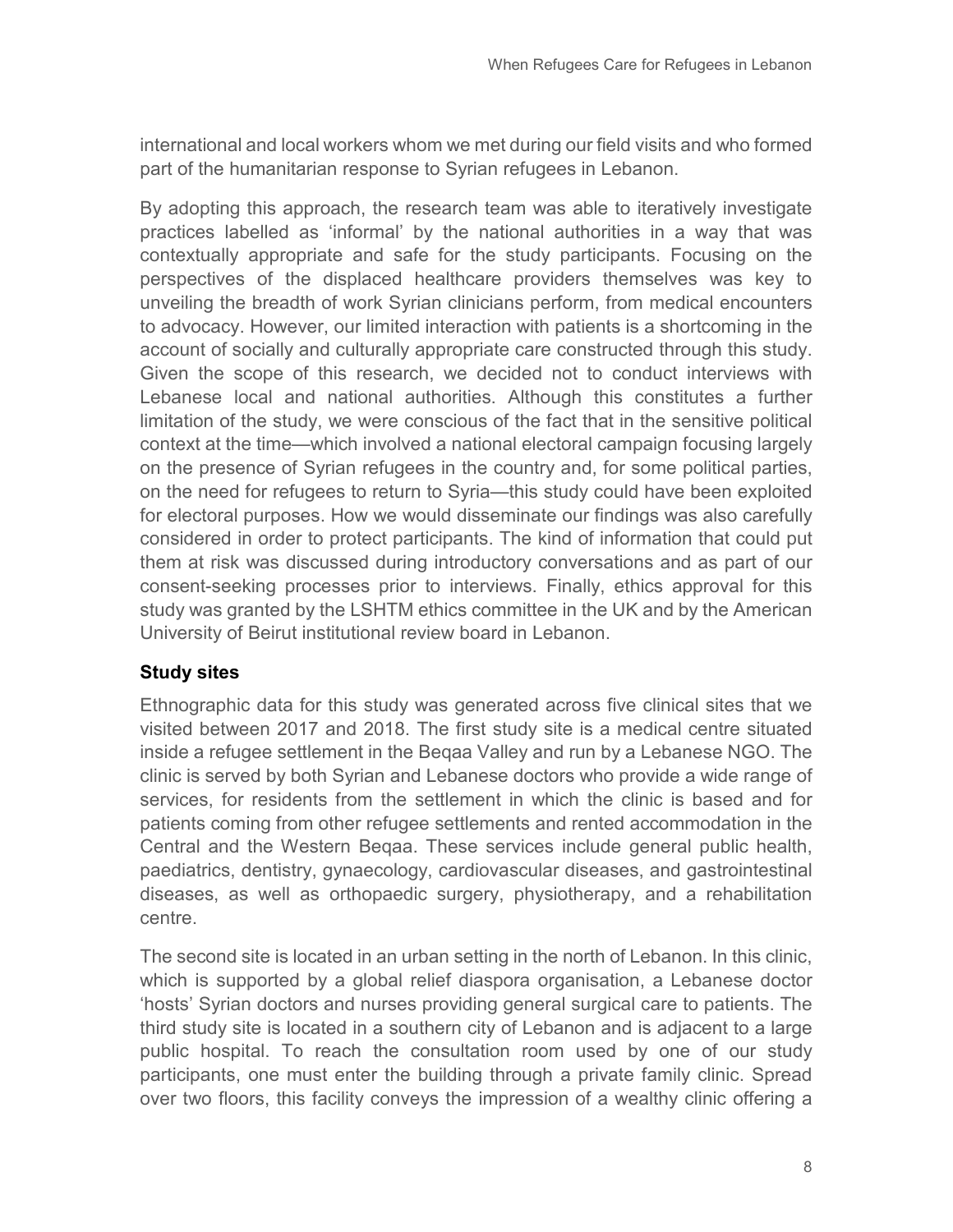wide range of services including plastic surgery, radiology and imaging. Higher up in the building, the floor where the informant we visited works is more modest. The waiting room and consultation room are shared by providers who take it in turns to see patients. At the time of our visits, patients were waiting for orthopaedic consultations.

Our fourth site is only a five-minute walk from the family clinic. In contrast , the entrance here is very discreet, almost difficult to find for someone visiting for the first time. This medical centre is run by a Lebanese NGO and hosts Syrian and Lebanese doctors offering health services predominantly to Syrians and Palestinians from Syria. These services include paediatrics, dentistry, orthopaedics, gynaecology, and fertility services. There is also a pharmacy on site. The Non-Communicable Diseases (NCD) clinic hosted in this facility was not operating when we visited because medicines, including commodities for kidney dialysis patients, were out of stock.

Finally, our fifth site is a primary healthcare centre in the east of the country, close to the Syrian border. This polyclinic is run by a Lebanese NGO in partnership with a Syrian diaspora medical organisation. Services available to refugees here include internal medicine, paediatrics, gynaecology, dentistry, echocardiography, mammography, orthopaedics, ophthalmology, and dermatology.

### **Assembling breathing spaces through the care of refugees**

'When I entered the door and saw the Syrian doctors, I could breathe …'

This comment, made by a Syrian patient we encountered in a waiting room in one of the clinics visited early in our fieldwork, resonated throughout the study. As our research proceeded, we were able to discern how certain clinical practices were associated with a sense of safety in the context of forced displacement, a sense of 'feeling at ease' in a foreign and sometimes hostile environment.

This article focuses on three particular thematic streams that emerged as essential when creating breathing spaces across refugee-to-refugee care relationships: the first concerns the strategies developed by healthcare providers and patients to cope with uncertainty; the second explores the notion of culturally appropriate healthcare in contexts of forced migration, looking at how providers adjust their medical practice to the day-to-day economic and legal challenges faced by patients; and the third highlights the connectiveness of 'refugee-to-refugee' models of care by exploring how Syrian doctor-led healthcare intersects with other health networks in Lebanon. Key elements to consider across these three themes are the multiple and complex experiences that refugees draw on to make decisions about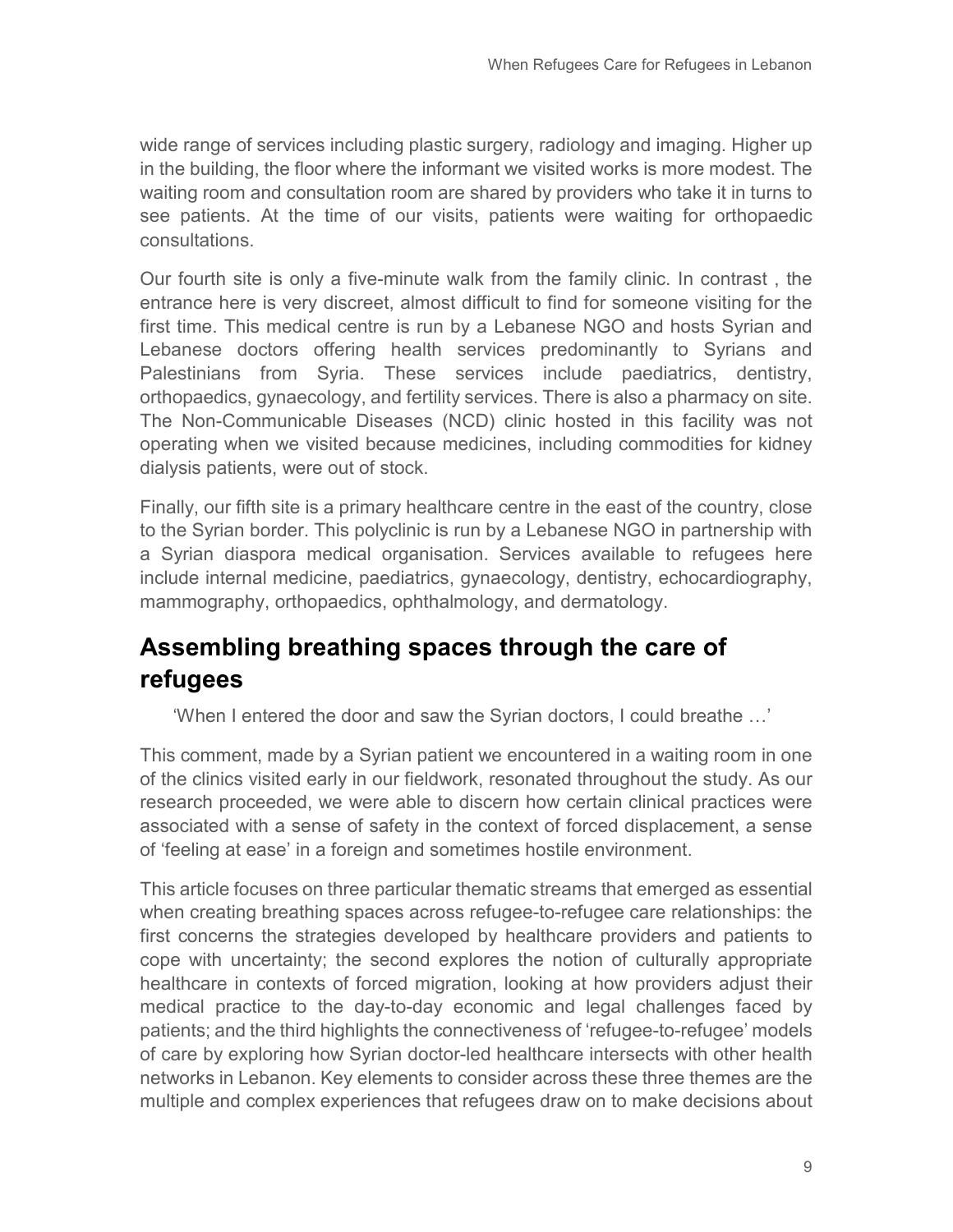their health. These include refugees' previous encounters with health services as well as the personal histories of both refugee health personnel and refugee patients, histories that may enable empathy and mutual understanding.

#### **Coping with uncertainty to seek and provide health services**

The clinic is bright and comfortable. I am greeted by a Lebanese provider, referred to as the 'host doctor' by the Syrian doctors and nurses to whom I am introduced. They all work informally under the name of the Lebanese doctor (…) Later, a Syrian family composed of two grandparents, their daughter, and granddaughter arrive at the clinic. They had been given the contact details of a Syrian orthopaedic doctor working here and have travelled 150 km seeking treatment for the little girl who has been diagnosed with a dislocated hip. The doctor they have come to see is not here, and they are asked to come back the following day. They do not know where to spend the night. Syrian doctors advise them on where to get help to find a place to stay (…). When I leave the clinic that day, a [Syrian] anaesthetist doctor leaves the building with me. He needs to visit the local authorities to renew the residencies of the Syrian clinical staff. On their cards, their occupation is given as 'driver', 'carpenter', etc. … Writing 'doctor' would put them at risk of being checked by local authorities, and subsequently arrested as they are not allowed to practise medicine in Lebanon (Excerpt from DD's fieldnotes, 2017).

Examining the clinical encounter recounted in the ethnographic vignette above, we see patients being talked to, advised, and cared for by doctors working informally in Lebanon who are themselves in an extremely precarious situation. Most of them would not be able to gain or renew their residency if they were discovered practising as unregistered clinicians. Syrian healthcare providers are thus also stuck in uncertain ways of relating to the world, dependent as they are on negotiations with authorities and agreements with Lebanese doctors to provide for themselves and their relatives. Going through the experience of displacement, navigating bureaucratic obstacles to secure a fragile livelihood, and facing uncertainties in plans for their future all profoundly shape how displaced healthcare workers relate to patients in similar situations. This sense of common history between patients and providers does not erase the heterogeneity of backgrounds, journeys, and everyday reality in Lebanon. However, for a moment in this clinic, the 'otherness' characterising humanitarian spaces and medical encounters is dissolved.

Thinking through such interactions can teach us how 'to let go' of the power relationships defining humanitarian spaces that have been imagined, experienced, and contested over time (Bennett, Foley, and Pantuliano 2016), and to look instead at 'the everyday politics of aid' as dynamic processes (Hilhorst and Jansen 2010).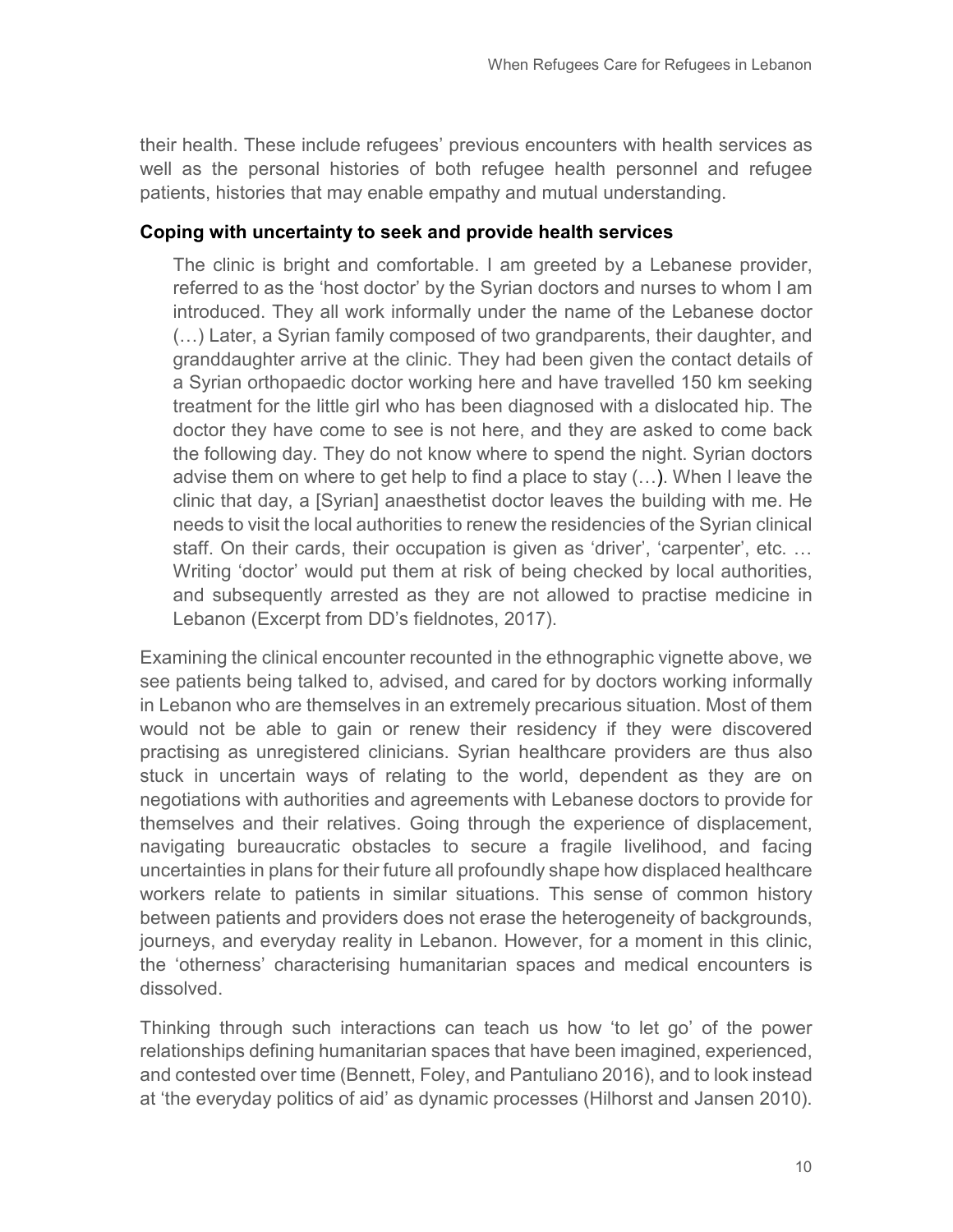Such clinical encounters also encapsulate the importance of engaging with displaced patients in the context of their social lives: sending a patient 'home', 150 km away from the clinic, without having been examined by a doctor could be risky in the absence of any social support—in this case, in the form of advice on where to spend the night. Furthermore, this account of clinical care, poised on the border between formal and informal provision, demonstrates how international aid and national health systems create marginalisation, where both patients and providers bear risks when seeking and providing health services.

Previous studies have shown that seeking access to health services under protracted forced displacement is often repeatedly reconfigured over space and time according to personal and external circumstances. Usually they entail strenuous efforts to overcome bureaucracy and recurring encounters with systems that may be perceived as hostile (Parkinson and Behrouzan 2015). Here, the idea of uncertainty not only pertains to the impossibility of predicting one's future; it also translates into everyday experiences of violence and the need to make decisions and take risks to cope with arising challenges. In other words, these uncertainties can be considered 'as part of life rather than external to it' (Horst and Grabska 2015; Bjertrup et al. 2018).

The instability surrounding their work was repeatedly raised in our discussions and interviews with unlicensed doctors. Such uncertainty was sometimes described as manageable, in the sense that the risk of being arrested was counter-balanced for some by the unlikeness of it actually happening. In line with the findings of Honein-AbouHaidar and colleagues (2019), however, other Syrian providers did fear the consequences of being reported to the Lebanese authorities and mentioned stories of Syrian health workers having been arrested. In this vein, some participants saw failing to adopt a 'low profile' approach to providing healthcare, for example by putting 'big signs' outside one's practice, as increasing the risk of being arrested. Uncertainty and insecurity also shaped how these providers talked about their future—including, for example, the need to advocate for temporary registration in order to practise in Lebanon or aspirations to return to Syria. This situation also affected their ability to build professional futures in Lebanon in the longer-term. One participant, who had not yet graduated, was planning to continue on to Germany where some close relatives had relocated and where she was hoping to finish her medical studies.

Finally, uncertainty and fear in Lebanon was also embedded in broader personal and collective narratives that included physical violence, threats, and insecurity experienced in war-torn Syria, as well as accounts of violence experienced by friends and colleagues in the health sector.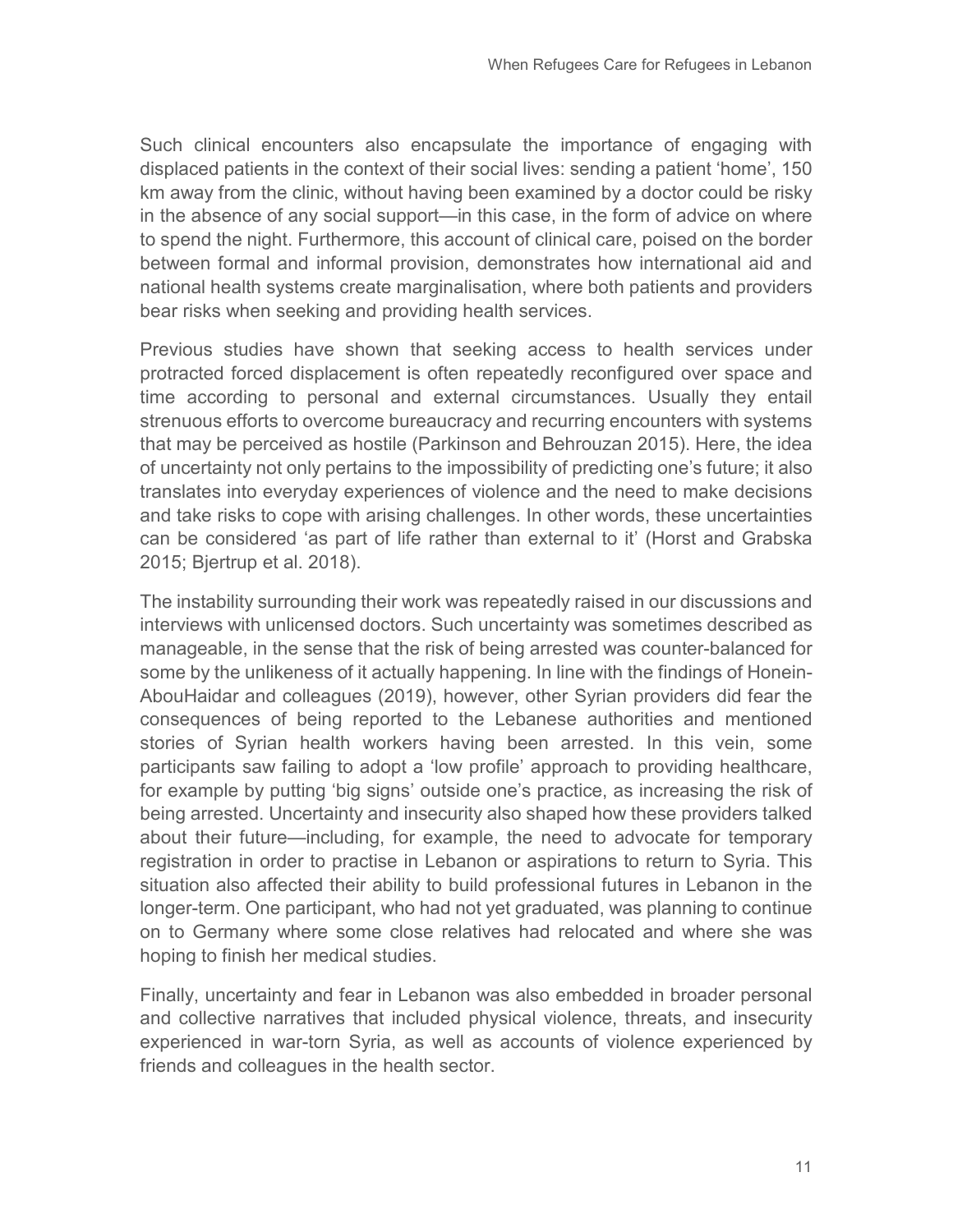#### **Adjusting care to meet the day-to-day challenges faced by refugee patients**

In the clinics in which Syrian physicians provide health services to Syrian refugees, certain knowledge and practices are shaped by their shared experiences of displacement. This deeply affects the relationship between carers and patients.

On one of our visits to a clinic in a refugee settlement in the Beqaa valley, a Syrian dentist and her assistant, a Syrian gynaecologist, a Syrian paediatrician, a Syrian orthopaedist, a Lebanese cardiologist, and two Syrian nurses were receiving Syrian patients from neighbouring settlements. Upon our arrival on the morning of what was our first visit to this clinic, the waiting room was full. While we waited for one informant in the waiting room, patients and their families struck up conversations and talked about their medical journeys in Lebanon. One patient admitted that it was easier for her to see a Syrian doctor because of the language: 'Doctors in Lebanon switch to French or English when it comes to medical terms,' she explained. Some Lebanese doctors are indeed medically trained in French and English, while Syrian doctors are trained exclusively in Arabic in their country.

The standard rate for a consultation at the time of the study was 5,000 LL (Lebanese pounds, about US\$3). Following their consultations, the doctors would sometimes write prescriptions for patients who could then buy the medicines in the pharmacy situated in the settlement; on other occasions, they orally referred patients to a Lebanese or Palestinian hospital, or to NGOs. In all cases, the Syrian health providers we spoke to recognised the need to adjust their vision of refugee health to suit the realities of their patients while still being able to generate an income for themselves. In Lebanon, this means deviating from national guidelines, negotiating special rates for medicines with local pharmacies on behalf of their patients, providing information on relevant health networks, and sometimes personally contacting colleagues on behalf of patients to enquire about treatment options and prices. For instance, if a doctor prescribes extensive lists of tests, including scans and laboratory tests, that turn out to be too expensive, patients are unlikely to take any of them. What is considered more appropriate in this situation is to prioritise the prescribed tests, negotiate more affordable prices for them, and then follow up with the patients. Despite this pragmatic approach, Syrian doctors do not accept that refugees should receive lower standards of care. On the contrary, Syrian healthcare workers across the range of health and humanitarian systems would at times advocate for better treatment for Syrian patients, for example by raising awareness of gaps in services for certain health conditions.

#### **Relocating Syrian doctor-led healthcare within entangled health networks**

The first time I approached Dr A.—a Lebanon-based clinician, to arrange a meeting, he invited me to the Lebanese NGO where he was working (although not as a physician there). One day, Dr A. invited me to an emergency meeting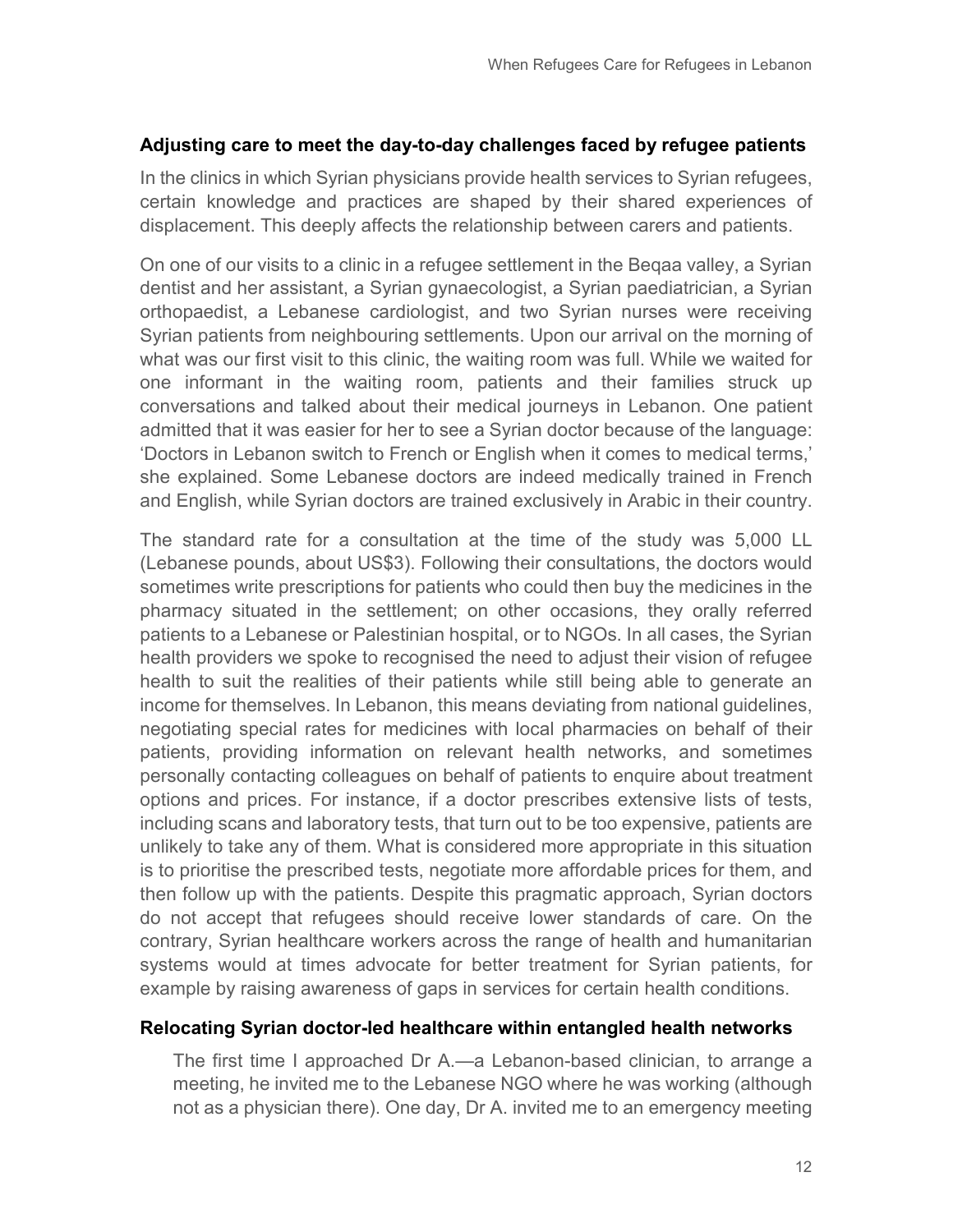on dialysis treatment for Syrian refugees. It had emerged that some refugee patients were not receiving their treatment. At the start of the meeting, a UN staff member tried to assess the number of patients in need by drawing on NGO data. However, not all the NGOs at this coordination meeting had submitted data. Dr A.'s organisation had phoned round all hospitals in Lebanon and estimated that about 100 patients were not getting their treatment. Dialysis treatment costs the equivalent of more than US\$1,000 per month per patient (Karah et al. 2018), meaning that international funders are often reluctant to commit to supporting patients with chronic renal failure. For example, only a small number of patients have seen their treatment fully covered by the UNHCR; some international NGOs deal with dialysis patients on a case-bycase basis; Palestinians from Syria go to other organisations, through the United Nations Relief and Works Agency for Palestine Refugees (UNRWA); and other patients return to Syria for treatment. … During a subsequent interview, one UN staff member reflected on the interactions during the meeting and concluded that, overall, Syrian doctors were 'more committed to the cause' (Excerpt from DD's fieldnotes, 2018).

The account above suggests that Syrian health workers, despite being labelled as working informally, are not totally excluded from the formal humanitarian response in Lebanon (sometimes working in non-clinical roles in local NGOs) or from the national health system (mainly through personal connections with Lebanese doctors). Additionally, it shows that not all Syrian health workers necessarily operate exclusively in a 'low-profile' mode: some actively participate in humanitarian health responses across a wide range of networks, advocating for resources and offering up their on-the-ground expertise. Their circumstances may not allow these physicians to 'put big signs' outside their practice or to frame and hang their medical diplomas in an office or consultation room. Nevertheless, reports containing their clinical expertise and knowledge of what is happening on the ground are channelled across the country's health networks. In addition, the case of patients returning to Syria to receive dialysis treatment urges us to consider the role played by the health systems in countries of origin when thinking about geographies of care in displacement; and to think about the implications of these cross-border strategies for the safety of patients, given that returning to Syria can be a reason for the UNHCR to de-register refugees and given that greater restriction on movement increasingly hinders such cross-border strategies (Janmyr 2018).

'Breathing spaces' created across and beyond refugee-to-refugee healthcare are an agile way of enabling patients' and healthcare workers' circumstances to be mutually understood and transcended—allowing the practice of care and humanitarianism to be adapted to their constrained and changing realities; and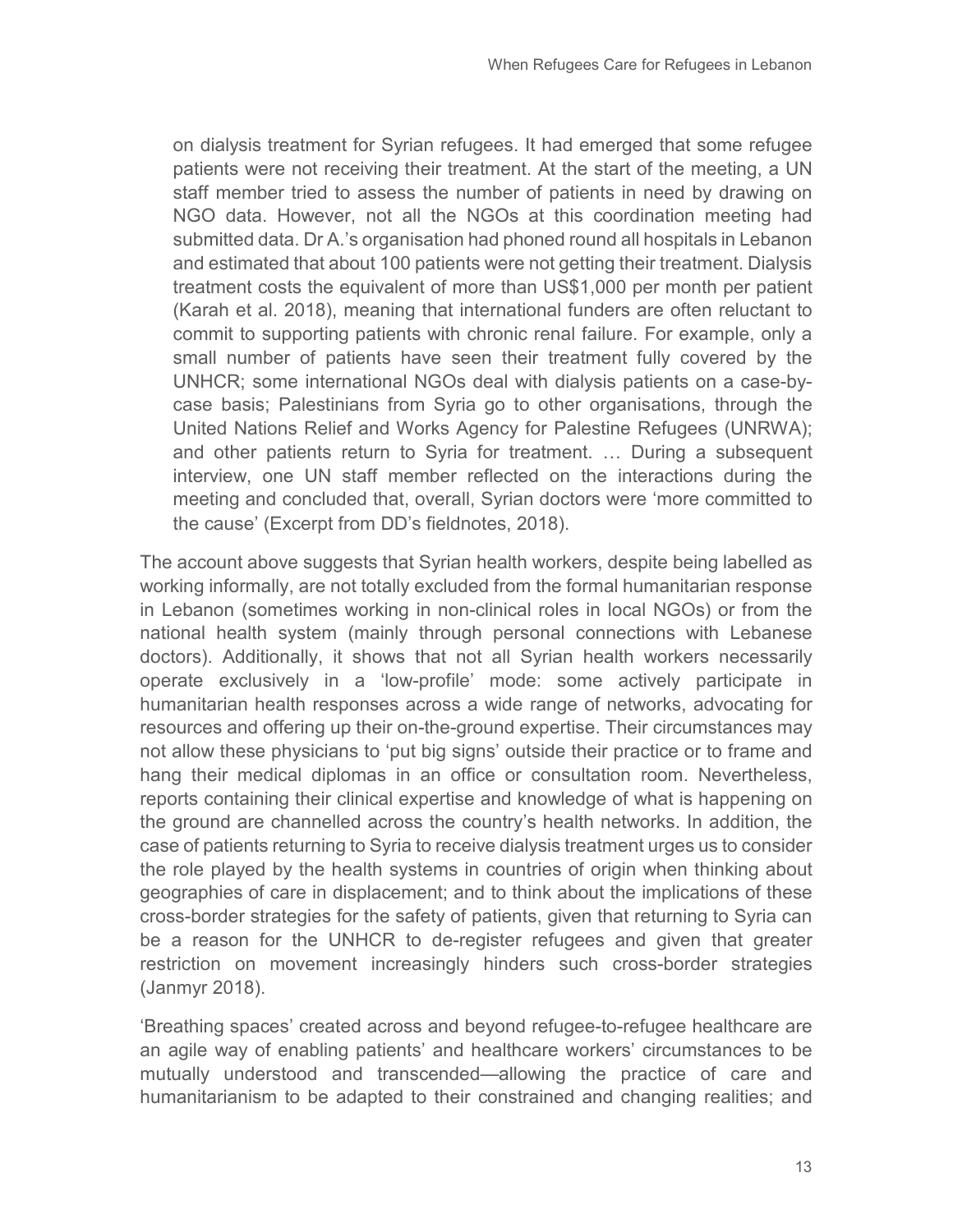allowing their stories of access to and gaps in medical treatment across health networks in Lebanon to be shared.

#### **Social distance and the shared experiences of providers and patients in refugee healthcare**

The findings of this study confirm the role that 'culture'—understood 'as not only habits and beliefs about perceived wellbeing, but also political, economic, legal, ethical, and moral practices and values' (Napier et al. 2014)—plays in shaping how people experience health across places and societies. Such experiences are not fixed; rather, they are dynamic processes influenced by a wide range of factors, including clinical encounters with health providers who are themselves inclined, through complex values systems, to specific practices.

In forced migration contexts, clinical encounters can be highly disruptive experiences for patients and providers. Refugees travelling from Syria carry familiar and intimate pictures of clinical care there that will be different from their experience of clinical care in Lebanon. How these differ and how refugees seek appropriate services away from home can inform the broader humanitarian sector. So too can providers' experiences of navigating refugee governance regimes and how those experiences in turn influence how they treat patients. As argued by Premkumar and colleagues, 'The medical response to humanitarian reason should begin at the level of a social history (…) expanded social history, combined with knowledge derived from the social sciences, can have significant clinical implications' (Premkumar, Raad, and Haidar 2016). Examining such encounters can therefore teach us how to care for refugees in the context of their social histories (Malkki 1995). However, that shared experiences and assumed shared social norms necessarily enable clinicians to provide culturally appropriate forms of care should not be taken for granted. Nor is it necessarily the case that their experiences and assumed social norms are shared only by those with similar social histories. We also met Lebanese health providers at the clinical sites we visited: some of them reported that they were 'hosting' Syrian doctors in their practice, while others regularly visited some of the sites mentioned in this article to offer refugees specialised care such as cardiology or gynaecology. It is also common for Lebanese physicians treating refugee patients to help the latter navigate the Lebanese national healthcare system. This might entail, for example, personally facilitating referrals to other services or liaising with the UNHCR or with relevant NGOs. Interestingly, in all these scenarios these Lebanese doctors justified their involvement in terms of a sense of mutual solidarity, emphasising shared and cross-border experiences of war and displacement.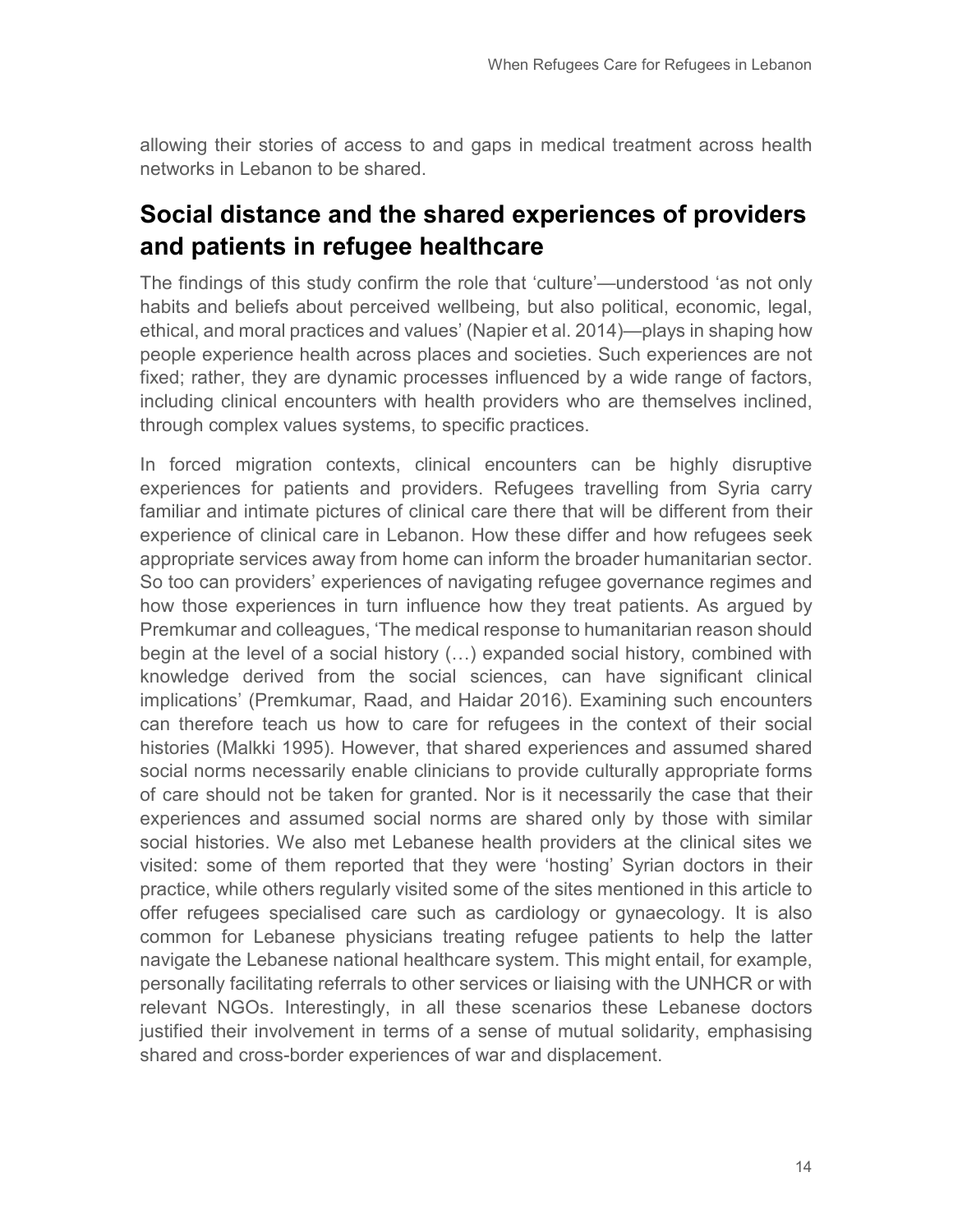Encounters between displaced Syrian patients and healthcare providers arise through more or less institutionalised systems of care. In this sense, establishing connections between people in places in motion through clinical practice supports the idea of looking at migration beyond a narrow 'crisis' frame of reference. Healthcare is just one example of broader mechanisms and processes that may be developed on the move, to cope with displacement from home and to craft ways of belonging to collective values and practices. The communities of practice emerging from these processes transcend the sense of belonging to a lost public health system. Dewachi and colleagues have recently pointed to the need to go beyond technocratic frameworks of conflict and health to reclaim a political and historical analysis of conflict (Dewachi et al. 2018). Our study does not focus on how different actors might build political legitimacies by providing or destroying healthcare in conflict. It does, however, contribute to the (re)politicisation of these debates, by showing that clinical encounters in displacement shape the political demands of displaced doctors to give refugees appropriate care, including by negotiating their professional identities from the margins and by offering alternative spaces in which to provide that care.

Our findings also challenge how we define or value local health workers in crises settings. On the one hand, our study shows the agency of individuals and communities who creatively cope with displacement in order to either seek or provide care in a way that is acceptable and meaningful to them. This also reflects a certain humanitarian pragmatism in terms of using, or at least tolerating, whatever human resources are available in an overstretched public health system. On the other hand, such circumstances suggest that patients attending these clinics risk not receiving the highest standards of care, for example where referral systems rely on doctors' personal networks.

The role played by Syrian providers caring for Syrian patients in Lebanon, in many ways resonate with the position of Syrian health professionals in Syria. Syrian health professionals are highly involved in responding to the needs of Syrians affected by the violence of the conflict inside Syria and in neighbouring countries. Syrian clinicians practicing medicine in Lebanon risk being arrested and deported. Nevertheless, those same clinicians spoke of colleagues and friends who had died in Syria while caring for patients as well as instances of disappearances and imprisonment. The experiences of displaced Syrian healthcare workers in Lebanon cannot be separated from the deaths and imprisonment of their fellow workers in Syria. As anthropologist Clara Han states: 'Learning to listen to grief attunes us to the echoes of a death' (Han 2015, 507).

Informal cross-border health services both within and outside Syria have brought to light the 'humanitarian system' challenges of accessing humanitarian spaces,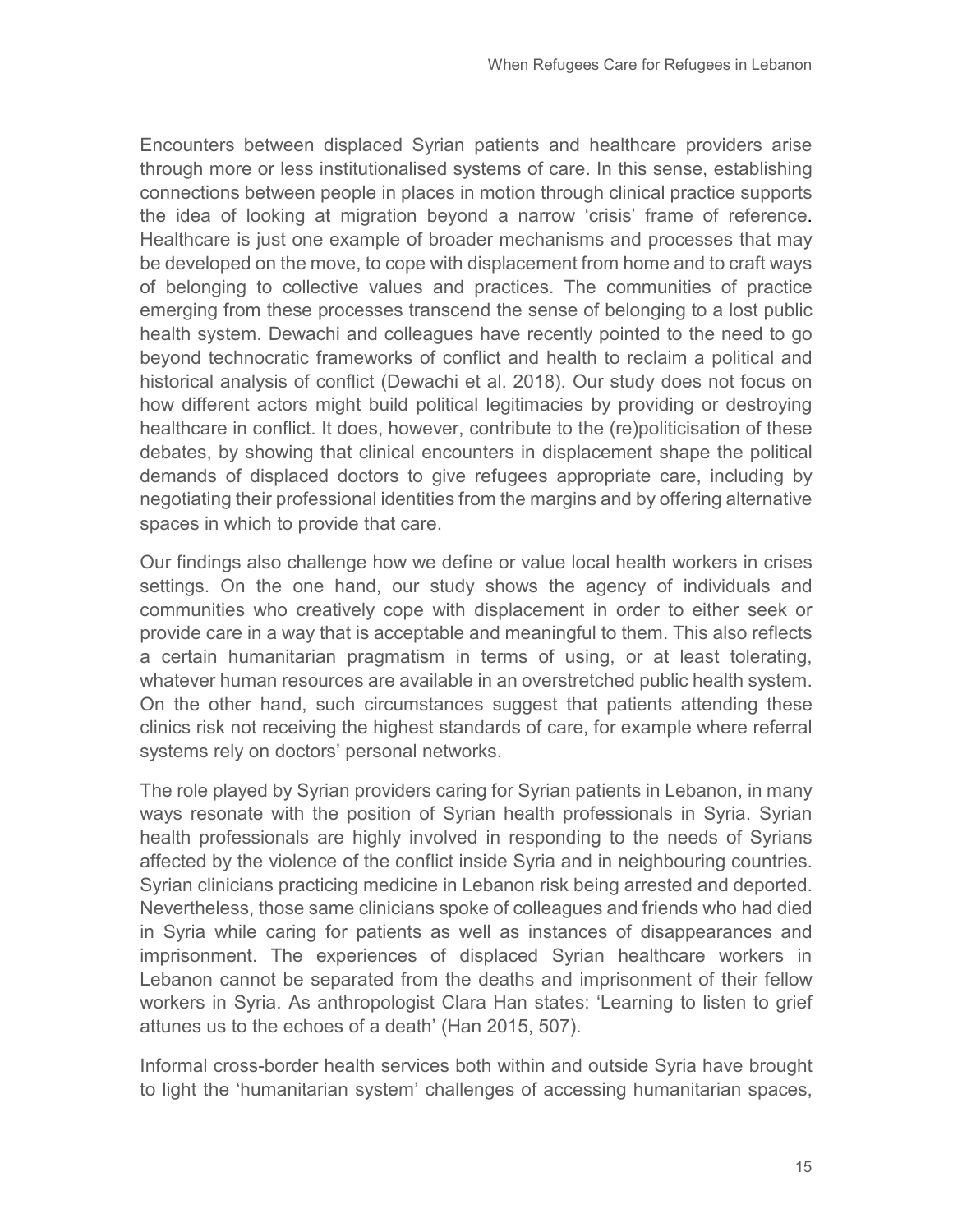while the need to rely on 'local actors' to save lives has risen to the top of the agenda (Duclos et al. 2019). In his work on humanitarianism as the politics of life, Didier Fassin shows how the hierarchies of lives—from the person who rescues to the person who is helped, or from international to national staff in organisations are exposed in the unravelling of humanitarian interventions (Fassin 2010). Moving beyond the depiction of the 'local aid worker' as either subaltern or hero, we need to think about how humanitarian responses can simultaneously empower and protect displaced clinicians so that the humanitarian agenda of localisation does not institutionalise the structural inequality of lives but rather enhances the appropriate care available to patients.

Echoing the comment from the Syrian patient who declared that once she had entered the clinic 'she could breathe', our study suggests that contextually grounded and locally valued systems of care create 'breathing spaces' in which the constraints faced by refugees and their expectations are understood and integrated into healthcare. In a context of protracted displacement, where crises may become 'endemic' rather than 'episodic' (Vigh 2008), these alternative spaces of care are key to renegotiating one's identity across and beyond ascribed labels of being 'a refugee' or being 'unregistered'. Refugee-to-refugee healthcare captures a certain quest for connectedness, underscoring the idea that providing contextually appropriate care is not only technical competence but also, importantly, an emotionally charged social encounter. Interestingly, the presence of Lebanese doctors in the clinical sites we visited reveals both that these breathing spaces are not exclusively restricted to refugee-to-refugee clinical encounters, and that beyond their obvious divides host and displaced providers collaborate on the ground. Closer examination of the relationship between patients and providers in these spaces can provide a much-needed, on-the-ground perspective to inform longer-term strategies for improving the care of patients living in protracted displacement.

### **Conclusion**

Our article presents a particular 'ethnography of practice' that reflects the diversity of medical humanitarianism (Abramowitz and Panter-Brick 2015). We have shown how displaced Syrian health providers creatively cope with their professional situation by drawing on their skills, knowledge, experience, and relations to improve their livelihood in Lebanon. We have further described how they establish dynamic, informal networks of care that are responsive to the everyday constraints on and expectations of displaced Syrian patients. In particular, we suggest that taking into account the economic, safety, and political dimensions of healthseeking in situations of forced displacement can enrich the concept of culturally appropriate care by expanding the scope of 'cultural competence'—often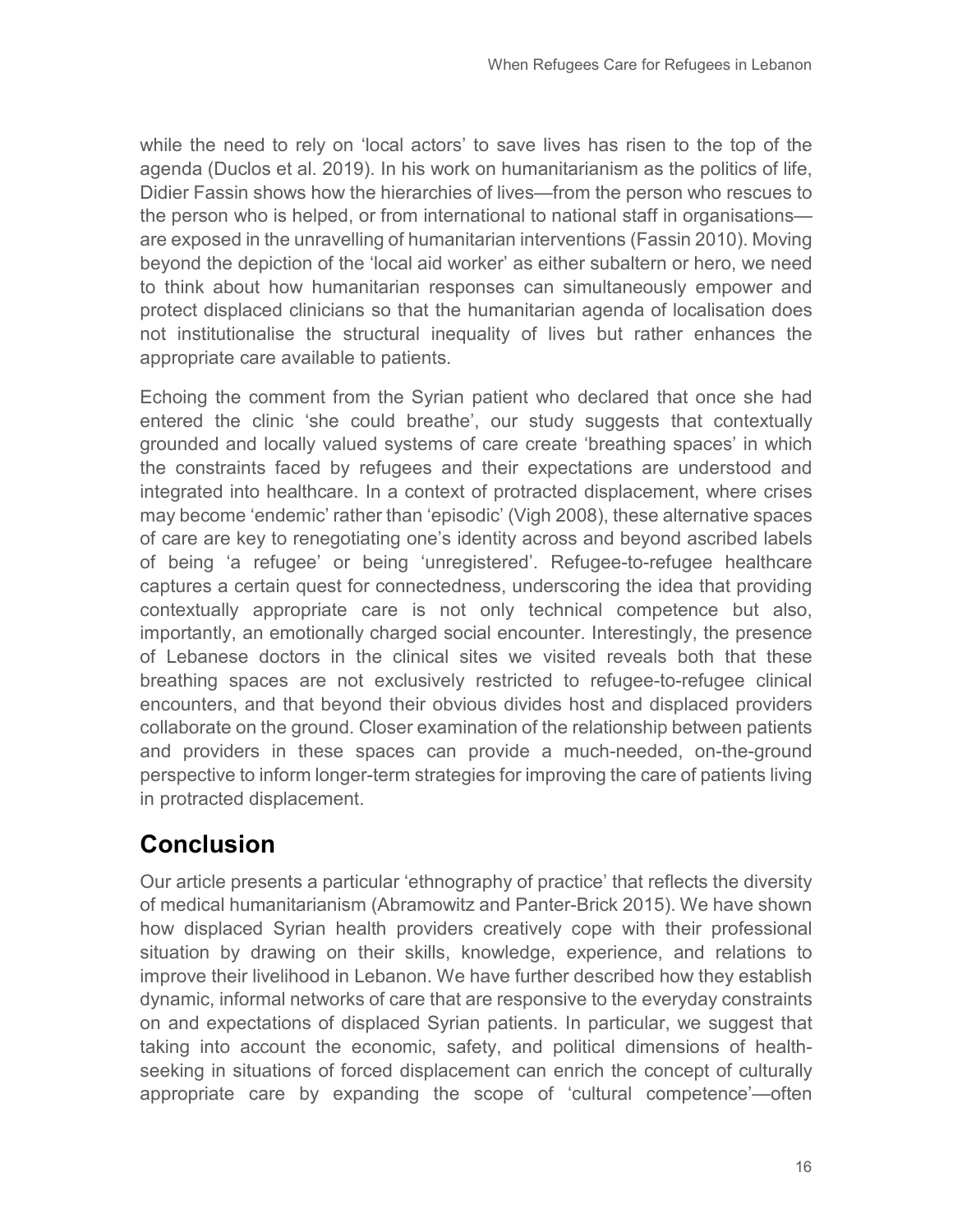understood as cross-cultural communication skills—in providing health services for refugees in high-income countries. However, these clinical activities, while intersecting informally with other health networks, often unravel at the margins, increasing the vulnerability of both providers and patients. We have argued that a better understanding of such practices of care could be key to reframing discussions on the multiple roles that displaced healthcare workers play in crises, drawing on their unique skills and positionality as opposed to overwhelmingly valuing them as resources to 'tap into' when a crisis arises. Refugee-to-refugee healthcare is not restricted to improvised clinical encounters between 'frontliners' and 'victims of war'; rather, it is proactively enacted from the ground up to foster appropriate care relationships in the midst of violent, repeated, and protracted disruptions of systems of care.

The 'vernacular' enactment of refugee care we have presented is a less visible form of humanitarianism than are, for instance, the larger-scale humanitarian medical interventions carried out by international organisations and widely publicised in the media (Brković 2017). Our accounts of care contribute to more critical examinations of 'the local' and/or the 'localised' that form part of current efforts to localise humanitarian action. The social embeddedness of the responses mounted by displaced Syrian doctors highlights the relevance of taking account of the contextual elements in clinical care. The lessons learnt from their experiences should not, however, be confined to their local context. Anthropology can play a critical role in documenting clinical encounters that take place in these liminal spaces of care. By exploring categories such as 'the localised', knowledge generated through refugee-to-refugee accounts of care can be de-provincialised, in turn informing more culturally appropriate, wider humanitarian programmes and refugee health services and policies.

## Acknowledgements

This study was funded by the Wellcome Trust (grant number 205525/Z/16/Z). Salary support for DD was provided under the RECAP project by UK Research and Innovation, as part of the Global Challenges Research Fund (grant number ES/P010873/1). Salary support for FMF was provided under the RELIEF project by UK Research and Innovation, as part of the Global Challenges Research Fund (grant number ES/P008003/1). We are extremely grateful to our participants in Lebanon, who dedicated their time to this study. We are also grateful to the anonymous reviewers, whose comments have helped us improve this article, and for the support provided by the editors at *MAT* throughout the submission and publication process.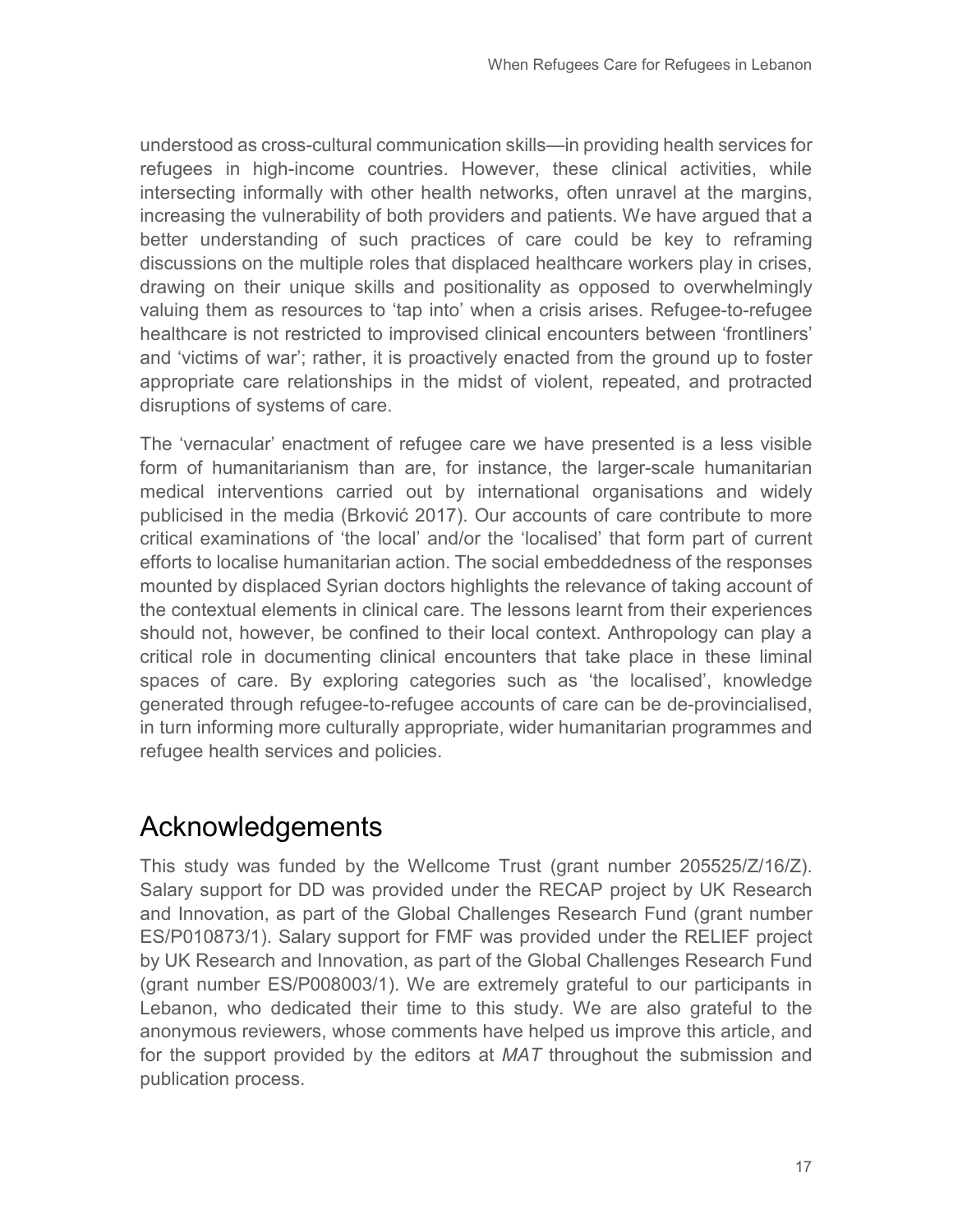# About the authors

*Diane Duclos* is Assistant Professor in Global Health and Humanitarian Studies at the London School of Hygiene and Tropical Medicine (LSHTM). Her research builds on ethnographic work to inform alternative humanitarian paradigms, with a focus on reimagining systems of care with and for people chronically exposed to political violence in contexts of forced (im)mobility.

*Fouad M. Fouad* is general surgeon by training, an Associate Professor of Public Health Practice at the Faculty of Health and Sciences, and Co-Director of the Refugee Health Programme at the Global Health Institute at the American University of Beirut (AUB). His current research focuses on forced displaced populations, with a special interest in the Syrian refugee crisis and its impact on the health and well-being of the Syrian population.

*Karl Blanchet* is the Director of the Geneva Centre of Humanitarian Studies and Professor in Humanitarian Public Health at the Faculty of Medicine, University of Geneva. His research focuses on system resilience and health systems in global health, specifically in post-conflict and conflict-affected countries.

### References

- Abbara, Aula, Diana Rayes, Maryam Omar, Ammar Zakaria, Faisal Shehadeh, Henriette Raddatz, Annaelle Böttcher, and Ahmad Tarakji. 2019. 'Overcoming Obstacles Along the Pathway to Integration for Syrian Healthcare Professionals in Germany. *BMJ Global Health* 4 (4): e001534[. http://dx.doi.org/10.1136/bmjgh-2019-001534.](http://dx.doi.org/10.1136/bmjgh-2019-001534)
- Abramowitz, Sharon, and Catherine Panter-Brick, eds. 2015. *Medical Humanitarianism: Ethnographies of Practice*. Philadephia, PA: University of Pennsylvania Press.
- Barbelet, Veronique. 2018. 'As Local as Possible, as International as Necessary: Understanding Capacity and Complementarity in Humanitarian Action'. HPG Working Paper. London, UK: ODI.
- Barbelet, Veronique, John Bryant, and Barnaby Willitts-King. 2020*.* 'All Eyes are on Local Actors: COVID-19 and Local Humanitarian Action: Opportunities for Systemic Change'*.* HPG Working Paper. London, UK: ODI.
- Batalova, Jeanne , Michael Fix, and José Ramón Fernandez-Peña. 2021. *The Integration of Immigrant Health Professionals: Looking beyond the COVID-19 Crisis*. Washington, DC: Migration Policy Institute.
- Bennett, Christina, Matthew Foley, and Sara Pantuliano. 2016. *Time to Let Go Remaking Humanitarian Action for the Modern Era.* London, UK: ODI.
- Bjertrup, P. J., M. Bouhenia, P. Mayaud, C. Perrin, J. Ben Farhat, and K. Blanchet. 2018. 'A Life in Waiting: Refugees' Mental Health and Narratives of Social Suffering after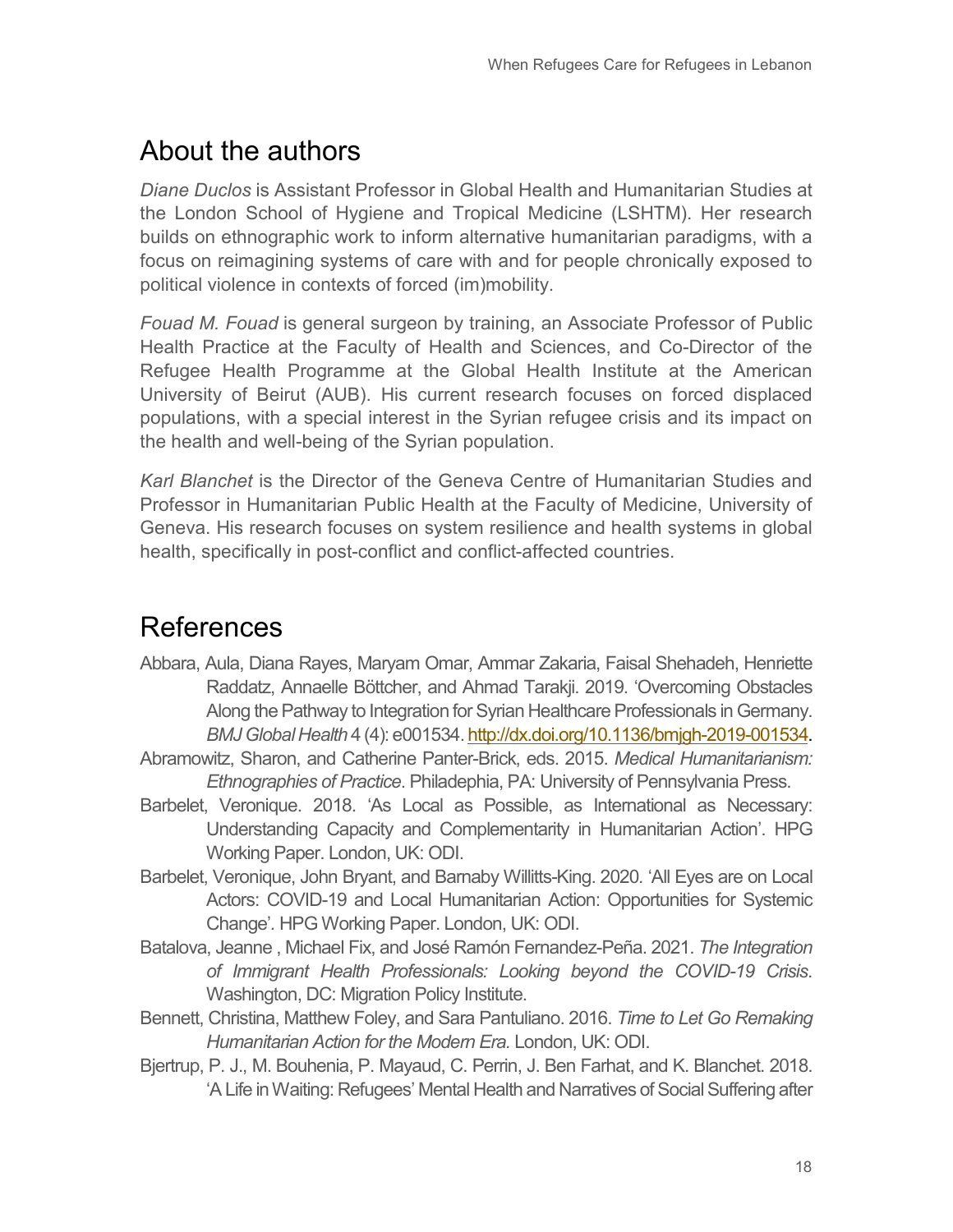European Union Border Closures in March 2016'. *Social Science & Medicine* 215: 53–60. [https://doi.org/10.1016/j.socscimed.2018.08.040.](https://doi.org/10.1016/j.socscimed.2018.08.040)

- Blanchet, Karl, Fouad M. Fouad, and Tejendra Pherali. 2016. 'Syrian Refugees in Lebanon: The Search for Universal Health Coverage'. *Conflict and Health* 10 (1): 1–5[. https://doi.org/10.1186/s13031-016-0079-4.](https://doi.org/10.1186/s13031-016-0079-4)
- Brković, Čarna. 2017. 'Introduction: Vernacular Humanitarianisms'. *Allegra - Anthropology for Radical Optimism*[. https://allegralaboratory.net/vernacular-humanitarianisms.](https://allegralaboratory.net/vernacular-humanitarianisms)
- Cammett, Melani Claire. 2011. 'Partisan Activism and Access to Welfare in Lebanon'. *Studies in Comparative International Development* 46 (1): 70–97. [https://doi.org/10.1007/s12116-010-9081-9.](https://doi.org/10.1007/s12116-010-9081-9)
- Chalcraft, John. 2009. *The Invisible Cage: Syrian Migrant Workers in Lebanon*. Stanford, CA: Stanford University Press.
- Coker, Naaz. 2004. 'Asylum Seekers and Refugees in the United Kingdom'. In *Accessing Healthcare: Responding to Diversity,* edited by Judith Healy and Martin McKee. Oxford, UK: Oxford Scholarship Online.
- Dewachi, Omar, Fouad Gehad Marei, Ghassan Abu Sittah, and Jonathan Whittall. 2018. 'Syria–Global Health In Conflict: Re-Politicizing the Debate'. *The Lancet–AUB Commission on Syria*.
- Dewachi, Omar, Anthony Rizk, and Neil V. Singh. 2018. '(Dis)connectivities in Wartime: The Therapeutic Geographies of Iraqi Healthcare-Seeking in Lebanon'. *Global Public Health* 13 (3): 288–97[. https://doi.org/10.1080/17441692.2017.1395469.](https://doi.org/10.1080/17441692.2017.1395469)
- Dorai, Kamel. 2018. 'Conflict and Migration in the Middle East: Syrian Refugees in Jordan and Lebanon'. In *Critical Perspectives on Migration in the Twenty-First Century*, edited by Marianna Karakoulaki, Laura Southgate, and Jakob Steiner, 113–26. Bristol, UK: E-International Relations.
- Duclos, Diane, Abdulkarim Ekzayez, Fatima Ghaddar, Francesco Checchi, and Karl Blanchet. 2019. 'Localisation and Cross-Border Assistance to Deliver Humanitarian Health Services in North-West Syria: A Qualitative Inquiry for the Lancet–AUB Commission on Syria'. *Conflict and Health* 13 (1): 20. [https://doi.org/10.1186/s13031-019-0207-z.](https://doi.org/10.1186/s13031-019-0207-z)
- Duclos, Diane, and Jennifer Palmer. 2020. 'COVID-19 in the Context of Forced Displacement: Perspectives from the Middle East and East Africa'. Background paper, Social Science in Humanitarian Action Platform. [https://www.socialscienceinaction.org/resources/background-paper-covid-19](https://www.socialscienceinaction.org/resources/background-paper-covid-19-and-forced-displacement-in-the-middle-east-and-east-africa/) [and-forced-displacement-in-the-middle-east-and-east-africa/.](https://www.socialscienceinaction.org/resources/background-paper-covid-19-and-forced-displacement-in-the-middle-east-and-east-africa/)
- Ekblad, Solvig. 2004. 'Migrants: Universal Health Services in Sweden'. In *Accessing Healthcare: Responding to Diversity*, edited by Judith Healy and Martin McKee. Oxford, UK: Oxford Scholarship Online.
- Fakhoury, Tamirace, and Derya Ozkul. 2019. 'Syrian Refugees' Return from Lebanon'. *Forced Migration Review* 62: 3.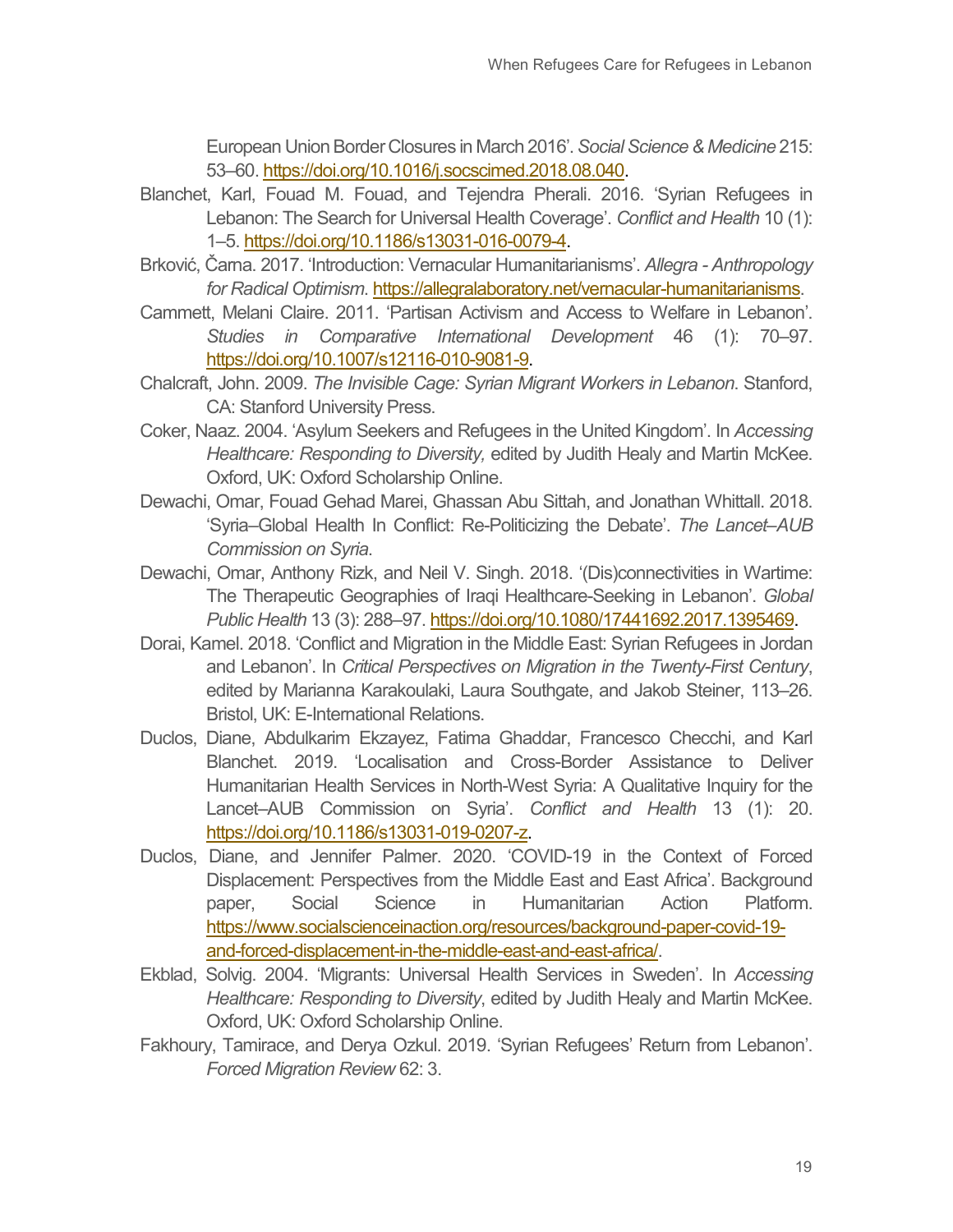- Fassin, Didier. 2009. 'Another Politics of Life is Possible'. *Theory, Culture & Society* 26 (5): 44–60. [https://doi.org/10.1177%2F0263276409106349.](https://doi.org/10.1177%2F0263276409106349)
- Fassin, Didier. 2010. 'Inequality of Lives, Hierarchies of Humanity. Moral Commitments and Ethical Dilemmas of Humanitarianism'. In *In the Name of Humanity. The Government of Threat and Care*, edited by Ilana Feldman and Miriam Ticktin, 238- 55. Durham and London, UK: Duke University Press.
- Fiddian-Qasmiyeh, Elena. 2020. 'Responding to Precarity: Beddawi Camp in the Era of COVID-19'. *Journal of Palestine Studies* 49 (4): 27–35. [https://doi.org/10.1525/jps.2020.49.4.27.](https://doi.org/10.1525/jps.2020.49.4.27)
- Han, Clara. 2015. 'Echoes of a Death: Violence, Endurance, and Experiences of Loss'. In *Living and Dying in the Contemporary World*, edited by Veena Das and Clara Han, 493–509. Berkeley, CA: University California Press.
- Handlos, L. N. 2017. 'Training and Accreditation of Migrant Healthcare Personnel in Turkey: Line Neerup Handlos'. *European Journal of Public Health* 27 (suppl\_3): 295-96[. https://doi.org/10.1093/eurpub/ckx187.792.](https://doi.org/10.1093/eurpub/ckx187.792)
- Hilhorst, Dorothea, and Bram J. Jansen. 2010. 'Humanitarian Space as Arena: A Perspective on the Everyday Politics of Aid'. *Development and Change* 41 (6): 1117–39[. https://doi.org/10.1111/j.1467-7660.2010.01673.x.](https://doi.org/10.1111/j.1467-7660.2010.01673.x)
- Honein-AbouHaidar, Gladys, Aya Noubani, Nour El Arnaout, Sharif Ismail, Hana Nimer, Marilyne Menassa, Adam P. Coutts, et al. 2019. 'Informal Healthcare Provision in Lebanon: An Adaptive Mechanism Among Displaced Syrian Health Professionals in a Protracted Crisis'. *Conflict and Health* 13 (40)[. https://doi.org/10.1186/s13031-](https://doi.org/10.1186/s13031-019-0224-y) [019-0224-y.](https://doi.org/10.1186/s13031-019-0224-y)
- Horst, C., and K. Grabska. 2015. 'Introduction: Flight and Exile Uncertainty in the Context of Conflict-Induced Displacement'. *Social Analysis* 59 (1): 1–18. https://doi.or[g/10.3167/sa.2015.590101.](http://dx.doi.org/10.3167/sa.2015.590101)
- Ismail, Sharif A., Adam P. Coutts, Diana Rayes, Sophie Roborgh, Aula Abbara, Miriam Orcutt, Fouad M. Fouad, et al. 2018. 'Refugees, Healthcare and Crises: Informal Syrian Health Workers in Lebanon'. In *IIED's Human Settlements Group*. London, UK: IIED.
- Janmyr, Maja. 2018. 'UNHCR and the Syrian Refugee Response: Negotiating Status and Registration in Lebanon'. *International Journal of Human Rights* 22 (3): 393–419. [https://doi.org/10.1080/13642987.2017.1371140.](https://doi.org/10.1080/13642987.2017.1371140)
- Janmyr, Maja, and Lama Mourad. 2018. 'Modes of Ordering: Labelling, Classification and Categorization in Lebanon's Refugee Resonse'. *Journal of Refugee Studies* 31 (4): 544–65. [https://doi.org/10.1093/jrs/fex042.](https://doi.org/10.1093/jrs/fex042)
- Karah, Nabil, Mohamed Nour Kurhani, Eyad Fadloun, Bahija Mayasi, Federico Orioli, Kristil Haraldstad, and Erik Fosse. 2018. 'Dialysis Therapy for Syrian Refugees in Lebanon: A Call for Action'. *Bulletin of the World Health Organisation* 96 (6): 370. https://doi.or[g/10.2471/BLT.18.214866.](https://dx.doi.org/10.2471%2FBLT.18.214866)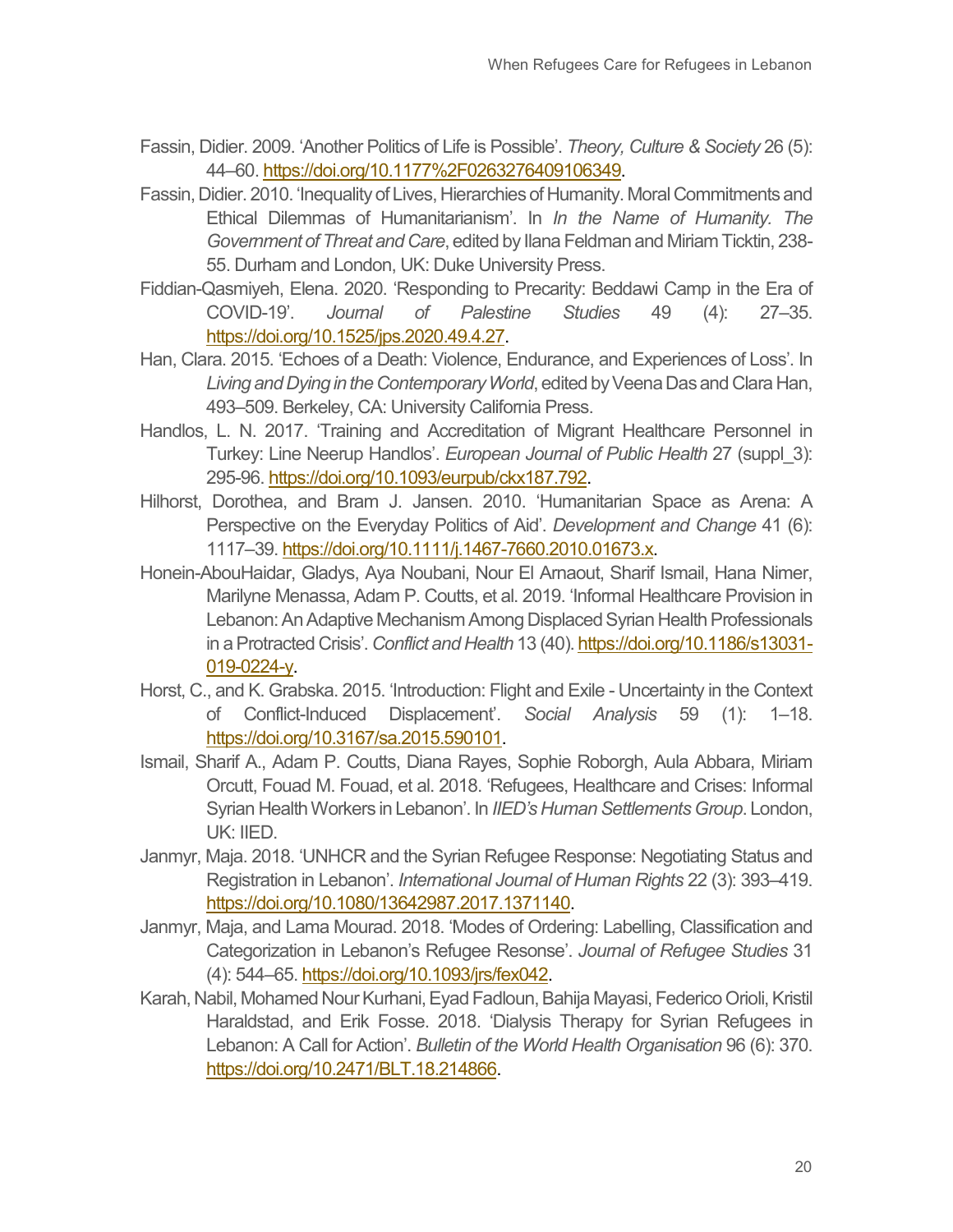- Knipper, Michael, Secil Akinci, and Nedim Soydan. 2010. 'Culture and Healthcare in Medical Education: Migrants' Health and Beyond'. *GMS Journal for Medical Education* 27 (3): 6. https://doi.org/10.3205/zma000678.
- Knipper, Michael, Ir C. Seeleman, and M. L. Essink. 2010. 'How Should Ethnic Diversity be Represented in Medical Curricula? A Plea for Systematic Training in Cultural Competence'. *Tijdschrift voor Medisch Onderwijs* 29 (1): 54–60. [https://doi.org/10.1007/s12507-010-0010-8.](https://doi.org/10.1007/s12507-010-0010-8)
- Malkki, Liisa H. 1995. 'Refugees and Exile: From "Refugee Studies" to the National Order of Things'. *Annual Review of Anthropology* 24 (1): 495–523. [https://doi.org/10.1146/annurev.an.24.100195.002431.](https://doi.org/10.1146/annurev.an.24.100195.002431)
- Mendelsohn, Joshua B., Tim Rhodes, Paul Spiegel, Marian Schilperoord, John Wagacha Burton, Susheela Balasundaram, Chunting Wong, and David A. Ross. 2014. 'Bounded Agency In Humanitarian Settings: A Qualitative Study of Adherence to Antiretroviral Therapy Among Refugees Situated in Kenya and Malaysia'. *Social Science & Medicine* 120: 387– 9[5.https://doi.org/10.1016/j.socscimed.2014.06.010.](https://doi.org/10.1016/j.socscimed.2014.06.010)
- Monnais, Laurence, and David Wright. 2016. *Doctors Beyond Borders. The Transnational Migration of Physicians in the Twentieth Century*. Toronto, Canada: University of Toronto Press.
- Nabulsi, Dana, Hussein Ismail, Fida Abou Hassan, Lea Sacca, Gladys Honein-AbouHaidar, and Lamis Jomaa. 2020. 'Voices of the Vulnerable: Exploring the Livelihood Strategies, Coping Mechanisms and their Impact on Food Insecurity, Health and Access to Health Care Among Syrian Refugees in the Beqaa Region of Lebanon'. *PLOS ONE* 15 (12): e0242421. [https://doi.org/10.1371/journal.pone.0242421.](https://doi.org/10.1371/journal.pone.0242421)
- Napier, A. David, Clyde Ancarno, Beverley Butler, Joseph Calabrese, Angel Chater, Helen Chatterjee, François Guesnet, et al. 2014. 'Culture and Health'. *Lancet* 384 (9954): 1607–39. [https://doi.org/10.1016/S0140-6736\(14\)61603-2.](https://doi.org/10.1016/S0140-6736(14)61603-2)
- Napier, A. David, Michael Depledge, Michael Knipper, Rebecca Lovell, Eduard Ponarin, Emilia Sanabria, and Felicity Thomas. 2017. 'Culture Matters: Using a Cultural Contexts of Health Approach to Enhance Policy-Making'. In *Cultural Contexts of Health and Well-Being*. Copenhagen, Denmark: World Health Organization.
- Özdemir, Vural, Ilona Kickbusch, and Yavuz Coşkun. 2017. 'Rethinking the Right to Work for Refugee Syrian Healthcare Professionals: A Call for Innovation in Global Governance'. *British Medical Journal* 357: j2710. [https://doi.org/10.1136/bmj.j2710.](https://doi.org/10.1136/bmj.j2710)
- Parkinson, Sarah E., and Orkideh Behrouzan. 2015. 'Negotiating Health and Life: Syrian Refugees and the Politics of Access in Lebanon'. *Social Science & Medicine* 146: 324–31[. https://doi.org/10.1016/j.socscimed.2015.10.008.](https://doi.org/10.1016/j.socscimed.2015.10.008)
- Piętka-Nykaza, Emilia. 2015. '"I Want to Do Anything which is Decent and Relates to my Profession": Refugee Doctors' and Teachers' Strategies of Re-Entering Their